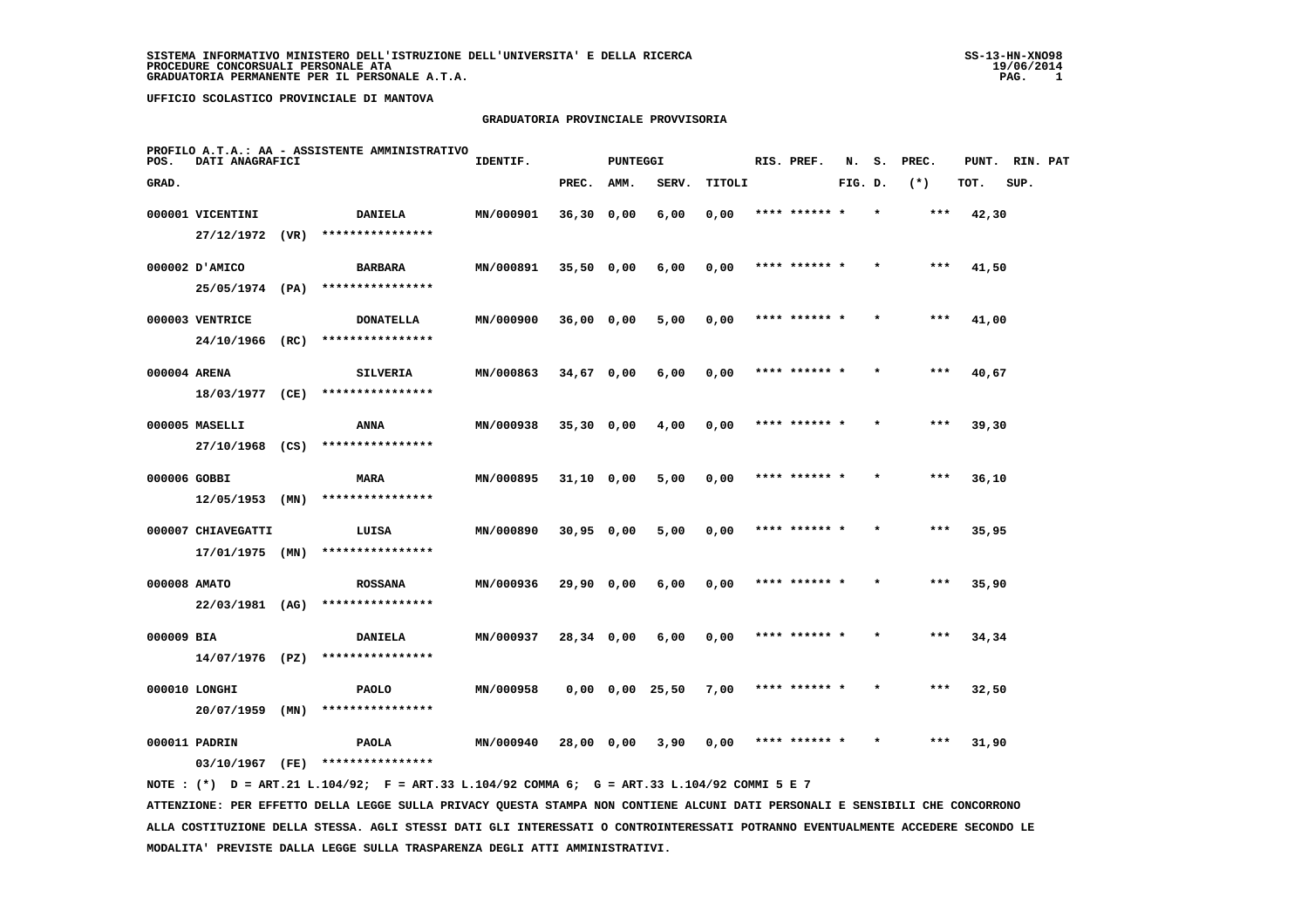# **GRADUATORIA PROVINCIALE PROVVISORIA**

| PROFILO A.T.A.: AA - ASSISTENTE AMMINISTRATIVO<br>DATI ANAGRAFICI<br>POS.                                                       | IDENTIF.         |              | PUNTEGGI |      |              | RIS. PREF.    |         |         | N. S. PREC. | PUNT. RIN. PAT |      |  |
|---------------------------------------------------------------------------------------------------------------------------------|------------------|--------------|----------|------|--------------|---------------|---------|---------|-------------|----------------|------|--|
| GRAD.                                                                                                                           |                  | PREC.        | AMM.     |      | SERV. TITOLI |               | FIG. D. |         | $(*)$       | TOT.           | SUP. |  |
| <b>DONATA</b><br>000012 FRANCHINI                                                                                               | MN/000894        | $31,72$ 0,00 |          | 0,00 | 0,00         | **** ****** * |         | $\star$ | ***         | 31,72          |      |  |
| ****************<br>01/12/1960<br>(MN)                                                                                          |                  |              |          |      |              |               |         |         |             |                |      |  |
| 000013 DISCONZI<br><b>SILVANA</b>                                                                                               | MN/000893        | 28,28 0,00   |          | 3,30 | 0.00         | **** ****** * |         | $\star$ | ***         | 31,58          |      |  |
| ****************<br>29/06/1965<br>(VR)                                                                                          |                  |              |          |      |              |               |         |         |             |                |      |  |
| 000014 PACE<br><b>GIOVANNA</b>                                                                                                  | MN/000503        | 24,12 0,00   |          | 0,00 | 0,00         | **** ****** * |         | $\star$ | $***$       | 24,12          |      |  |
| ****************<br>31/03/1968<br>(TO)                                                                                          |                  |              |          |      |              |               |         |         |             |                |      |  |
| 000015 GIOVENALI<br><b>ALESSANDRA</b>                                                                                           | <b>MN/000760</b> | 22,27 0,00   |          | 0.00 | 0.00         | **** ****** * |         | $\star$ | ***         | 22,27          |      |  |
| ****************<br>03/09/1973<br>(MN)                                                                                          |                  |              |          |      |              |               |         |         |             |                |      |  |
| NOTE: (*) D = ART.21 L.104/92; F = ART.33 L.104/92 COMMA 6; G = ART.33 L.104/92 COMMI 5 E 7                                     |                  |              |          |      |              |               |         |         |             |                |      |  |
| ATTENZIONE: PER EFFETTO DELLA LEGGE SULLA PRIVACY QUESTA STAMPA NON CONTIENE ALCUNI DATI PERSONALI E SENSIBILI CHE CONCORRONO   |                  |              |          |      |              |               |         |         |             |                |      |  |
| ALLA COSTITUZIONE DELLA STESSA. AGLI STESSI DATI GLI INTERESSATI O CONTROINTERESSATI POTRANNO EVENTUALMENTE ACCEDERE SECONDO LE |                  |              |          |      |              |               |         |         |             |                |      |  |

 **MODALITA' PREVISTE DALLA LEGGE SULLA TRASPARENZA DEGLI ATTI AMMINISTRATIVI.**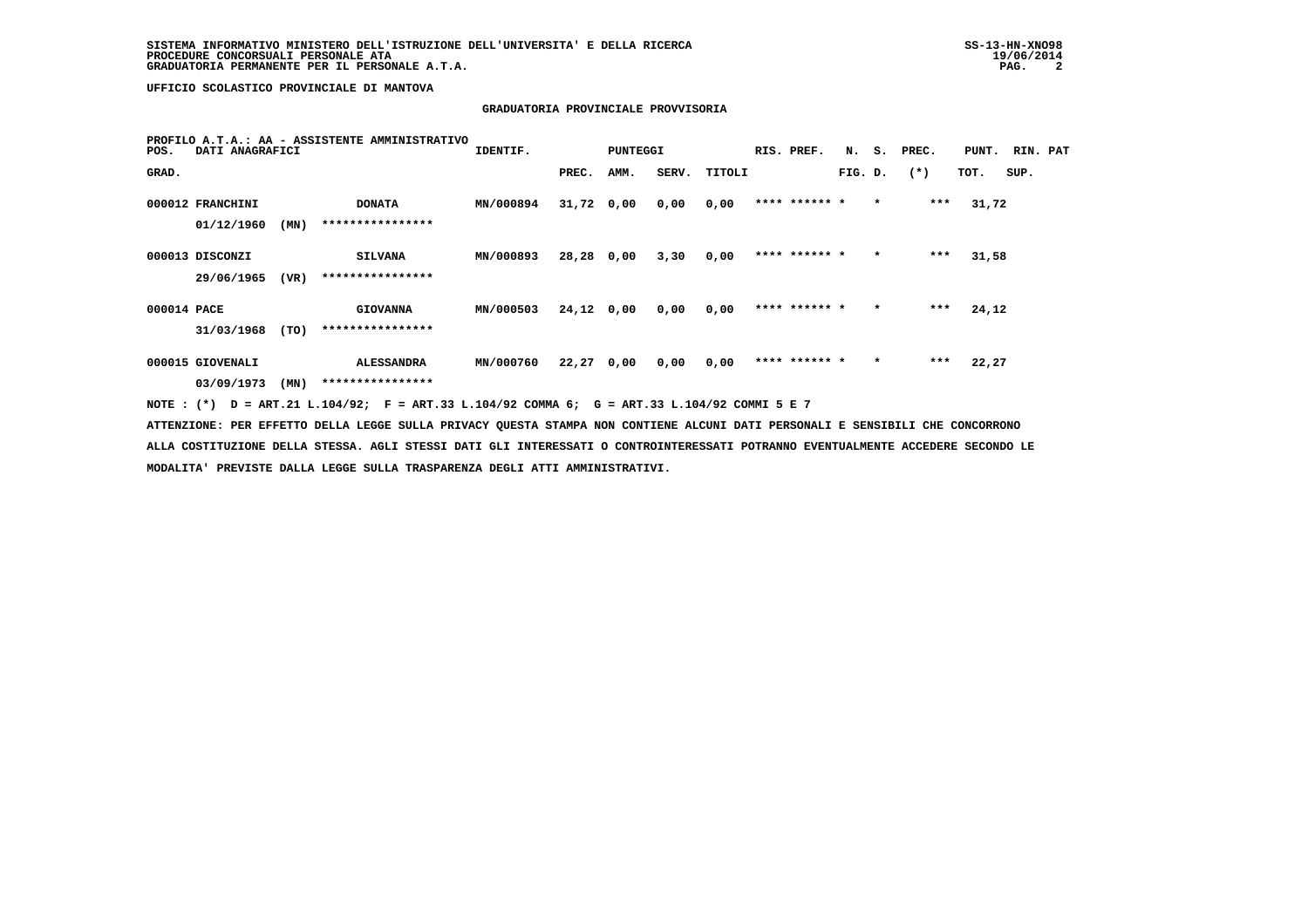## **GRADUATORIA PROVINCIALE PROVVISORIA**

| POS.  | DATI ANAGRAFICI   |      | PROFILO A.T.A.: AT - ASSISTENTE TECNICO                                                                                         | IDENTIF.                                           |            | PUNTEGGI   |                                            |        | RIS. PREF.                | N.      | s.      | PREC.  |       | PUNT. RIN. PAT |   |
|-------|-------------------|------|---------------------------------------------------------------------------------------------------------------------------------|----------------------------------------------------|------------|------------|--------------------------------------------|--------|---------------------------|---------|---------|--------|-------|----------------|---|
| GRAD. |                   |      |                                                                                                                                 |                                                    | PREC. AMM. |            | SERV.                                      | TITOLI |                           | FIG. D. |         | $(* )$ | тот.  | SUP.           |   |
|       | 000001 SACCHI     |      | <b>ENRICA</b>                                                                                                                   | MN/000852                                          |            | 33,73 0,00 |                                            |        | $3,50$ 0,00 **** ****** * |         | $\star$ | $***$  | 37,23 |                |   |
|       | 19/08/1976        | (MN) | ****************                                                                                                                | AREE DI LABORATORIO POSSEDUTE: AR08                |            |            |                                            |        |                           |         |         |        |       |                |   |
|       | 000002 SCIARRA    |      | <b>DANIELA</b>                                                                                                                  | <b>MN/000957</b>                                   |            |            | $0,00$ $0,00$ $28,90$ $7,00$ **** ****** * |        |                           |         |         | ***    | 35,90 |                |   |
|       | 22/12/1970        | (FG) | ****************                                                                                                                | AREE DI LABORATORIO POSSEDUTE: AR20                |            |            |                                            |        |                           |         |         |        |       |                |   |
|       | 000003 BAGGETTA   |      | GIUSEPPE                                                                                                                        | MN/000639 33,18 0,00 0,00 0,00                     |            |            |                                            |        | **** ****** *             |         | $\star$ | ***    | 33,18 |                |   |
|       | 05/06/1977        | (MN) | ****************                                                                                                                | AREE DI LABORATORIO POSSEDUTE: AR08                |            |            |                                            |        |                           |         |         |        |       |                |   |
|       | 000004 VOMERO     |      | <b>MARIA</b>                                                                                                                    | MN/000934 24,25 0,00 5,50 0,00                     |            |            |                                            |        | **** ****** *             |         | $\star$ | ***    | 29,75 |                |   |
|       | $06/04/1973$ (CS) |      | ****************                                                                                                                | AREE DI LABORATORIO POSSEDUTE: AR02 AR08           |            |            |                                            |        |                           |         |         |        |       |                |   |
|       | 000005 ORRICO     |      | <b>FRANCESCO</b>                                                                                                                | MN/000931 24,25 0,00 4,50                          |            |            |                                            | 0,00   | **** ****** *             |         | $\star$ | ***    | 28,75 |                | D |
|       | $12/06/1969$ (CS) |      | ****************                                                                                                                | AREE DI LABORATORIO POSSEDUTE: AR02 AR08 AR23 AR38 |            |            |                                            |        |                           |         |         |        |       |                |   |
|       | 000006 PEDANO     |      | CALOGERO                                                                                                                        | MN/000956                                          |            |            | $0.00$ $0.00$ $16.50$ $9.20$ **** ****** * |        |                           |         | $\star$ | ***    | 25,70 |                |   |
|       | $16/01/1983$ (AG) |      | ****************                                                                                                                | AREE DI LABORATORIO POSSEDUTE: AR18 AR20 AR21      |            |            |                                            |        |                           |         |         |        |       |                |   |
|       | 000007 SARTOR     |      | FABRIZIO                                                                                                                        | MN/000637 22,57 0,00 0,00 0,00 **** ****** * *     |            |            |                                            |        |                           |         |         | ***    | 22,57 |                |   |
|       |                   |      | 21/07/1962 (TO) *************** AREE DI LABORATORIO POSSEDUTE: AR23 AR28 AR38                                                   |                                                    |            |            |                                            |        |                           |         |         |        |       |                |   |
|       |                   |      | NOTE : (*) D = ART.21 L.104/92; F = ART.33 L.104/92 COMMA 6; G = ART.33 L.104/92 COMMI 5 E 7                                    |                                                    |            |            |                                            |        |                           |         |         |        |       |                |   |
|       |                   |      | ATTENZIONE: PER EFFETTO DELLA LEGGE SULLA PRIVACY QUESTA STAMPA NON CONTIENE ALCUNI DATI PERSONALI E SENSIBILI CHE CONCORRONO   |                                                    |            |            |                                            |        |                           |         |         |        |       |                |   |
|       |                   |      | ALLA COSTITUZIONE DELLA STESSA. AGLI STESSI DATI GLI INTERESSATI O CONTROINTERESSATI POTRANNO EVENTUALMENTE ACCEDERE SECONDO LE |                                                    |            |            |                                            |        |                           |         |         |        |       |                |   |
|       |                   |      | MODALITA' PREVISTE DALLA LEGGE SULLA TRASPARENZA DEGLI ATTI AMMINISTRATIVI.                                                     |                                                    |            |            |                                            |        |                           |         |         |        |       |                |   |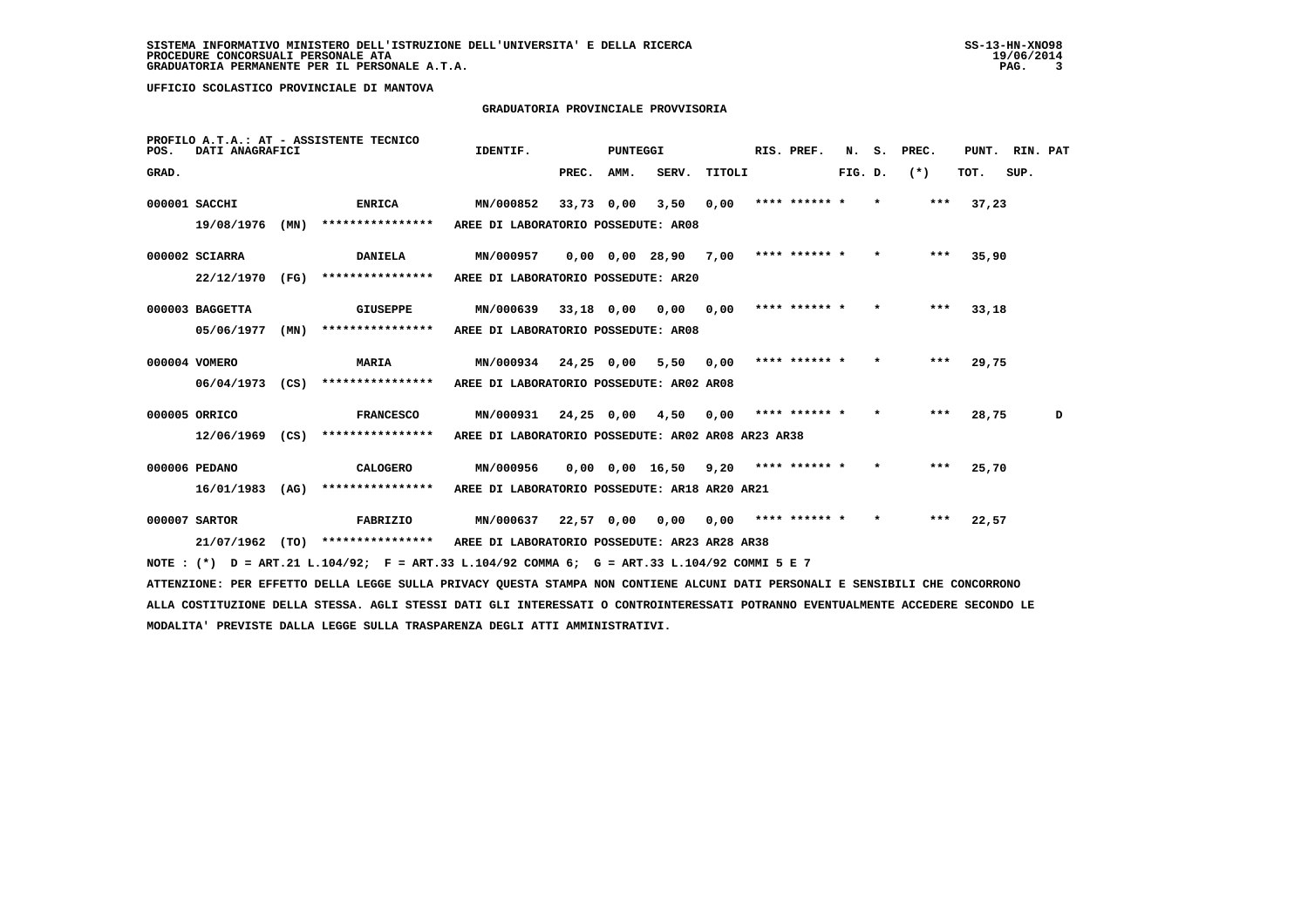## **GRADUATORIA PROVINCIALE PROVVISORIA**

| POS.  | DATI ANAGRAFICI                         |      | PROFILO A.T.A.: CS - COLLABORATORE SCOLASTICO | IDENTIF.  |              | <b>PUNTEGGI</b> |       |        | RIS. PREF.    | N.      | s. | PREC. | PUNT. | RIN. PAT |  |
|-------|-----------------------------------------|------|-----------------------------------------------|-----------|--------------|-----------------|-------|--------|---------------|---------|----|-------|-------|----------|--|
| GRAD. |                                         |      |                                               |           | PREC.        | AMM.            | SERV. | TITOLI |               | FIG. D. |    | $(*)$ | TOT.  | SUP.     |  |
|       | 000001 DE DOMENICO<br>$11/07/1969$ (SR) |      | <b>CONCETTA</b><br>****************           | MN/000745 | 34,00 0,00   |                 | 6,00  | 0,00   | **** ****** * |         |    | ***   | 40,00 |          |  |
|       | 000002 ZULIANI                          |      | <b>MARTA</b>                                  | MN/000776 | $34,00$ 0,00 |                 | 6,00  | 0,00   | **** ****** * |         |    | ***   | 40,00 |          |  |
|       | 25/01/1965 (VR)                         |      | ****************                              |           |              |                 |       |        |               |         |    |       |       |          |  |
|       | 000003 DILETTO                          |      | <b>ANTONIETTA</b>                             | MN/000684 | $33,50$ 0,00 |                 | 6,00  | 0,00   | **** ****** * |         |    | $***$ | 39,50 |          |  |
|       | 07/09/1962                              | (KR) | ****************                              |           |              |                 |       |        |               |         |    |       |       |          |  |
|       | 000004 BORRELLI                         |      | MARIA                                         | MN/000763 | $33,50$ 0,00 |                 | 6,00  | 0,00   | **** ****** * |         |    | $***$ | 39,50 |          |  |
|       | 15/05/1966                              | (NA) | ****************                              |           |              |                 |       |        |               |         |    |       |       |          |  |
|       | 000005 BARBARO<br>23/01/1965            | (RC) | <b>FRANCESCA</b><br>****************          | MN/000636 | 34,00 0,00   |                 | 5,00  | 0,00   | **** ****** * |         |    | $***$ | 39,00 |          |  |
|       |                                         |      |                                               |           |              |                 |       |        |               |         |    |       |       |          |  |
|       | 000006 MARCHIO<br>$12/11/1964$ (KR)     |      | <b>ROSA</b><br>****************               | MN/000739 | $34,00$ 0,00 |                 | 5,00  | 0,00   | **** ****** * |         |    | $***$ | 39,00 |          |  |
|       | 000007 ALLEGRI                          |      | <b>ANNALISA</b>                               | MN/000822 | 34,00 0,00   |                 | 5,00  | 0,00   | **** ****** * |         |    | $***$ | 39,00 |          |  |
|       | 27/08/1962                              | (MN) | ****************                              |           |              |                 |       |        |               |         |    |       |       |          |  |
|       | 000008 BAUCINA                          |      | <b>FRANCESCO</b>                              | MN/000867 | $32,70$ 0,00 |                 | 6,00  | 0,00   | **** ******   |         |    | ***   | 38,70 |          |  |
|       | $02/08/1975$ (PA)                       |      | ****************                              |           |              |                 |       |        |               |         |    |       |       |          |  |
|       | 000009 PASOLINI                         |      | <b>NATASCIA</b>                               | MN/000626 | $32,50$ 0,00 |                 | 6,00  | 0,00   | **** ****** * |         |    | ***   | 38,50 |          |  |
|       | 28/09/1976                              | (MN) | ****************                              |           |              |                 |       |        |               |         |    |       |       |          |  |
|       | 000010 SONCINI                          |      | RITA                                          | MN/000771 | $32,50$ 0,00 |                 | 6,00  | 0,00   | **** ****** * |         |    | $***$ | 38,50 |          |  |
|       | 24/10/1960                              | (MN) | ****************                              |           |              |                 |       |        |               |         |    |       |       |          |  |
|       | 000011 CATILLO                          |      | GLORIA                                        | MN/000826 | 33,00 0,00   |                 | 5,00  | 0,00   | **** ****** * |         |    | ***   | 38,00 |          |  |
|       | 16/09/1972                              | (BN) | ****************                              |           |              |                 |       |        |               |         |    |       |       |          |  |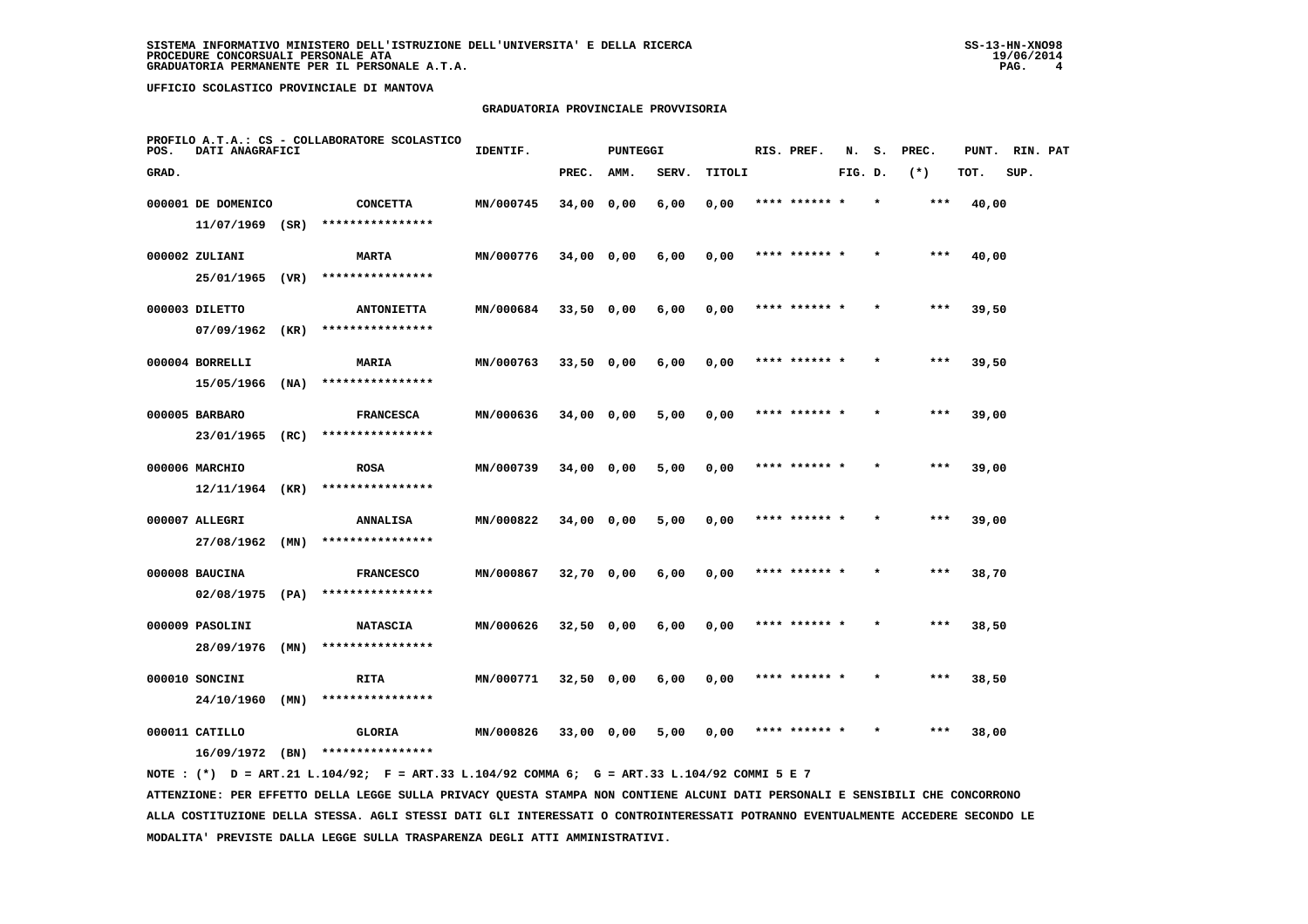## **GRADUATORIA PROVINCIALE PROVVISORIA**

| POS.         | DATI ANAGRAFICI               |      | PROFILO A.T.A.: CS - COLLABORATORE SCOLASTICO | IDENTIF.  |              | <b>PUNTEGGI</b> |       |        | RIS. PREF.    | N.      | s.      | PREC. | PUNT. | RIN. PAT |  |
|--------------|-------------------------------|------|-----------------------------------------------|-----------|--------------|-----------------|-------|--------|---------------|---------|---------|-------|-------|----------|--|
| GRAD.        |                               |      |                                               |           | PREC.        | AMM.            | SERV. | TITOLI |               | FIG. D. |         | $(*)$ | TOT.  | SUP.     |  |
|              | 000012 GRAZIOLI               |      | PATRIZIA<br>****************                  | MN/000831 | 32,00 0,00   |                 | 6,00  | 0,00   | **** ******   |         |         | ***   | 38,00 |          |  |
|              | 23/12/1965<br>000013 COLUMBRO | (NO) | <b>ANTONIETTA</b>                             | MN/000828 | 33,00 0,00   |                 | 5,00  | 0,00   | **** ****** * |         |         | ***   | 38,00 |          |  |
|              | 28/12/1972                    | (VV) | ****************                              |           |              |                 |       |        |               |         |         |       |       |          |  |
|              | 000014 BIGNOTTI               |      | LUCIANA                                       | MN/000695 | 33,00 0,00   |                 | 5,00  | 0,00   | **** ******   |         |         | ***   | 38,00 |          |  |
|              | 26/04/1960                    | (MN) | ****************                              |           |              |                 |       |        |               |         |         |       |       |          |  |
| 000015 FERRO | 26/08/1965                    | (MN) | <b>COSETTA</b><br>****************            | MN/000782 | $32,65$ 0,00 |                 | 5,00  | 0,00   | **** ****** * |         |         | $***$ | 37,65 |          |  |
|              | 000016 DE VINCENZI            |      | LORELLA                                       | MN/000757 | 32,50 0,00   |                 | 5,00  | 0,00   | **** ****** * |         |         | $***$ | 37,50 |          |  |
|              | $11/10/1959$ (MN)             |      | ****************                              |           |              |                 |       |        |               |         |         |       |       |          |  |
| 000017 MAINI |                               |      | LORENZA                                       | MN/000770 | $32,25$ 0,00 |                 | 5,00  | 0,00   | **** ****** * |         |         | $***$ | 37,25 |          |  |
|              | 11/09/1969                    | (MO) | ****************                              |           |              |                 |       |        |               |         |         |       |       |          |  |
| 000018 PERNA | $11/04/1970$ (NA)             |      | <b>ROSANNA</b><br>****************            | MN/000840 | 32,00 0,00   |                 | 5,00  | 0,00   | **** ****** * |         |         | ***   | 37,00 |          |  |
|              | 000019 GUANDALINI             |      | <b>ELISABETTA</b>                             | MN/000832 | 31,00 0,00   |                 | 6,00  | 0,00   |               |         |         | ***   | 37,00 |          |  |
|              | 10/07/1961                    | (MN) | ****************                              |           |              |                 |       |        |               |         |         |       |       |          |  |
|              | 000020 FURNARI<br>23/04/1967  | (EE) | <b>ANGELINA</b><br>****************           | MN/000806 | $31,82$ 0,00 |                 | 5,00  | 0,00   | **** ****** * |         |         | $***$ | 36,82 |          |  |
| 000021 PRETI |                               |      | <b>CHIARA</b>                                 | MN/000842 | $32,05$ 0,00 |                 | 4,50  | 0,00   | **** ****** * |         | $\star$ | ***   | 36,55 |          |  |
|              | 02/01/1961                    | (MN) | ****************                              |           |              |                 |       |        |               |         |         |       |       |          |  |
|              | 000022 CARVELLI               |      | GIULIANA                                      | MN/000778 | 31,50 0,00   |                 | 5,00  | 0,00   | **** ****** * |         |         | ***   | 36,50 |          |  |
|              | 20/01/1975                    | (KR) | ****************                              |           |              |                 |       |        |               |         |         |       |       |          |  |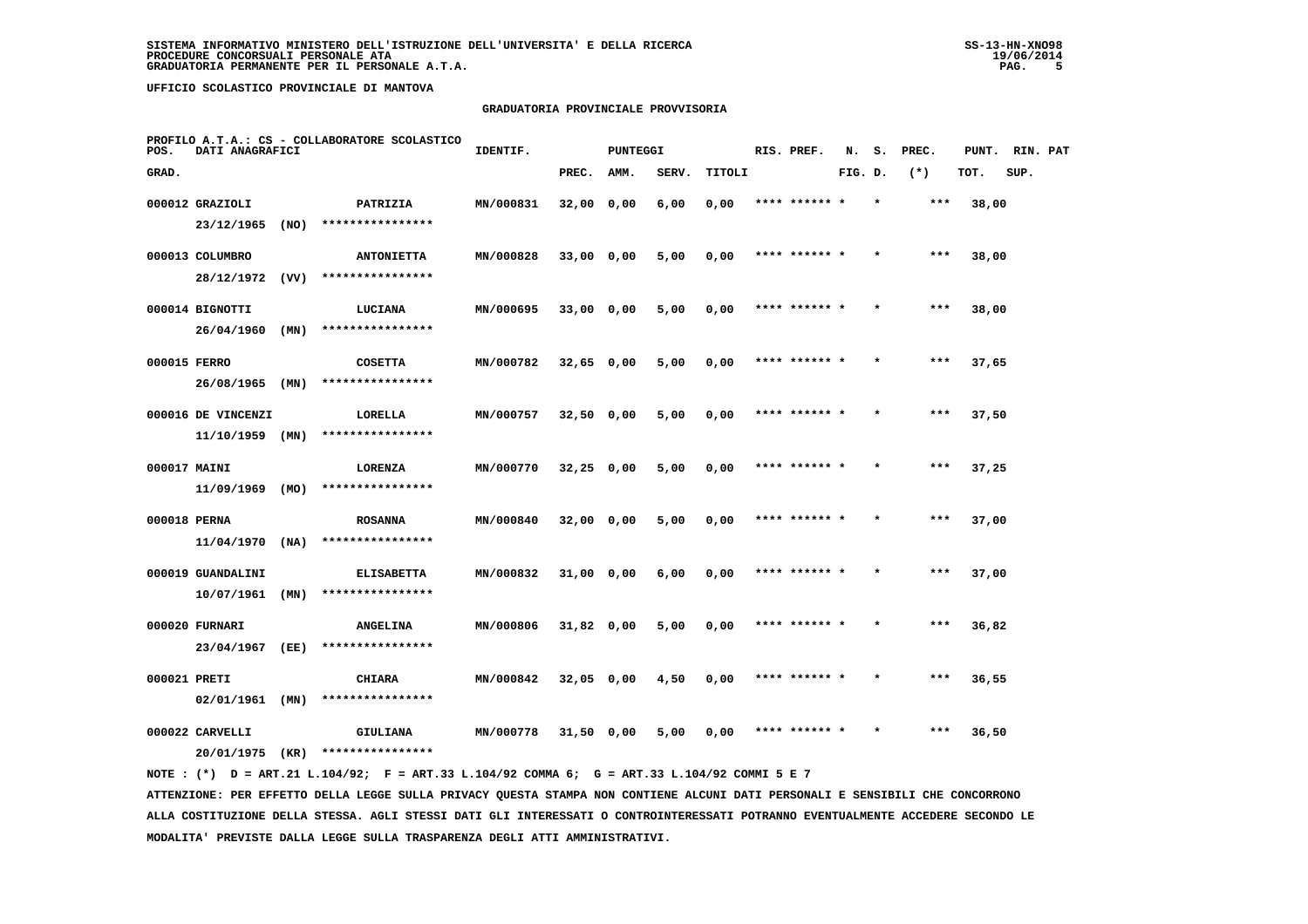## **GRADUATORIA PROVINCIALE PROVVISORIA**

| POS.        | DATI ANAGRAFICI     |      | PROFILO A.T.A.: CS - COLLABORATORE SCOLASTICO | IDENTIF.  |              | <b>PUNTEGGI</b> |       |        | RIS. PREF.    | N.      | s.      | PREC. | PUNT. | RIN. PAT |  |
|-------------|---------------------|------|-----------------------------------------------|-----------|--------------|-----------------|-------|--------|---------------|---------|---------|-------|-------|----------|--|
| GRAD.       |                     |      |                                               |           | PREC.        | AMM.            | SERV. | TITOLI |               | FIG. D. |         | $(*)$ | TOT.  | SUP.     |  |
|             | 000023 CRISPINO     |      | CIRO                                          | MN/000725 | 31,50 0,00   |                 | 5,00  | 0,00   | **** ****** * |         | $\star$ | ***   | 36,50 |          |  |
|             | $07/03/1974$ (NA)   |      | ****************                              |           |              |                 |       |        |               |         |         |       |       |          |  |
|             | 000024 SERRA CIANCI |      | AMELIA SILVANA                                | MN/000592 | $31,50$ 0,00 |                 | 5,00  | 0,00   | **** ****** * |         |         | ***   | 36,50 |          |  |
|             | 07/07/1963 (FG)     |      | ****************                              |           |              |                 |       |        |               |         |         |       |       |          |  |
|             | 000025 SCIANNA      |      | <b>GIUSEPPINA</b>                             | MN/000873 | $31,50$ 0,00 |                 | 5,00  | 0,00   | **** ****** * |         |         | $***$ | 36,50 |          |  |
|             | 25/12/1978 (PA)     |      | ****************                              |           |              |                 |       |        |               |         |         |       |       |          |  |
|             | 000026 CASELLA      |      | <b>GRAZIA</b>                                 | MN/000825 | 31,50 0,00   |                 | 5,00  | 0,00   | **** ****** * |         |         | $***$ | 36,50 |          |  |
|             | 20/06/1966          | (PA) | ****************                              |           |              |                 |       |        |               |         |         |       |       |          |  |
|             | 000027 GUADAGNO     |      | PATRIZIA                                      | MN/000788 | $31,50$ 0,00 |                 | 5,00  | 0,00   | **** ****** * |         |         | $***$ | 36,50 |          |  |
|             | 10/05/1965          | (NA) | ****************                              |           |              |                 |       |        |               |         |         |       |       |          |  |
| 000028 MITI |                     |      | CLELIA                                        | MN/000836 | $31,50$ 0,00 |                 | 5,00  | 0,00   | **** ****** * |         |         | $***$ | 36,50 |          |  |
|             | 25/08/1952 (CR)     |      | ****************                              |           |              |                 |       |        |               |         |         |       |       |          |  |
|             | 000029 CARVELLI     |      | <b>MARIA ROSA</b>                             | MN/000769 | 31,00 0,00   |                 | 5,00  | 0,00   | **** ****** * |         | $\star$ | ***   | 36,00 |          |  |
|             | 20/05/1976          | (KR) | ****************                              |           |              |                 |       |        |               |         |         |       |       |          |  |
|             | 000030 PIOVESAN     |      | LORETTA                                       | MN/000841 | 31,00 0,00   |                 | 5,00  | 0,00   | **** ******   |         |         | ***   | 36,00 |          |  |
|             | 05/01/1966          | (MN) | ****************                              |           |              |                 |       |        |               |         |         |       |       |          |  |
|             | 000031 SCHIATTI     |      | <b>OMBRETTA</b>                               | MN/000794 | 31,00 0,00   |                 | 5,00  | 0,00   | **** ****** * |         |         | ***   | 36,00 |          |  |
|             | 13/05/1957          | (MN) | ****************                              |           |              |                 |       |        |               |         |         |       |       |          |  |
|             | 000032 RONCON       |      | MAIDA                                         | MN/000679 | $31,50$ 0,00 |                 | 4,50  | 0,00   | **** ****** * |         |         | $***$ | 36,00 |          |  |
|             | 06/10/1953          | (RO) | ****************                              |           |              |                 |       |        |               |         |         |       |       |          |  |
|             | 000033 CATALANO     |      | <b>GABRIELLA</b>                              | MN/000803 | 31,13 0,00   |                 | 4,50  | 0,00   | **** ****** * |         |         | $***$ | 35,63 |          |  |
|             | 22/04/1977          | (LE) | ****************                              |           |              |                 |       |        |               |         |         |       |       |          |  |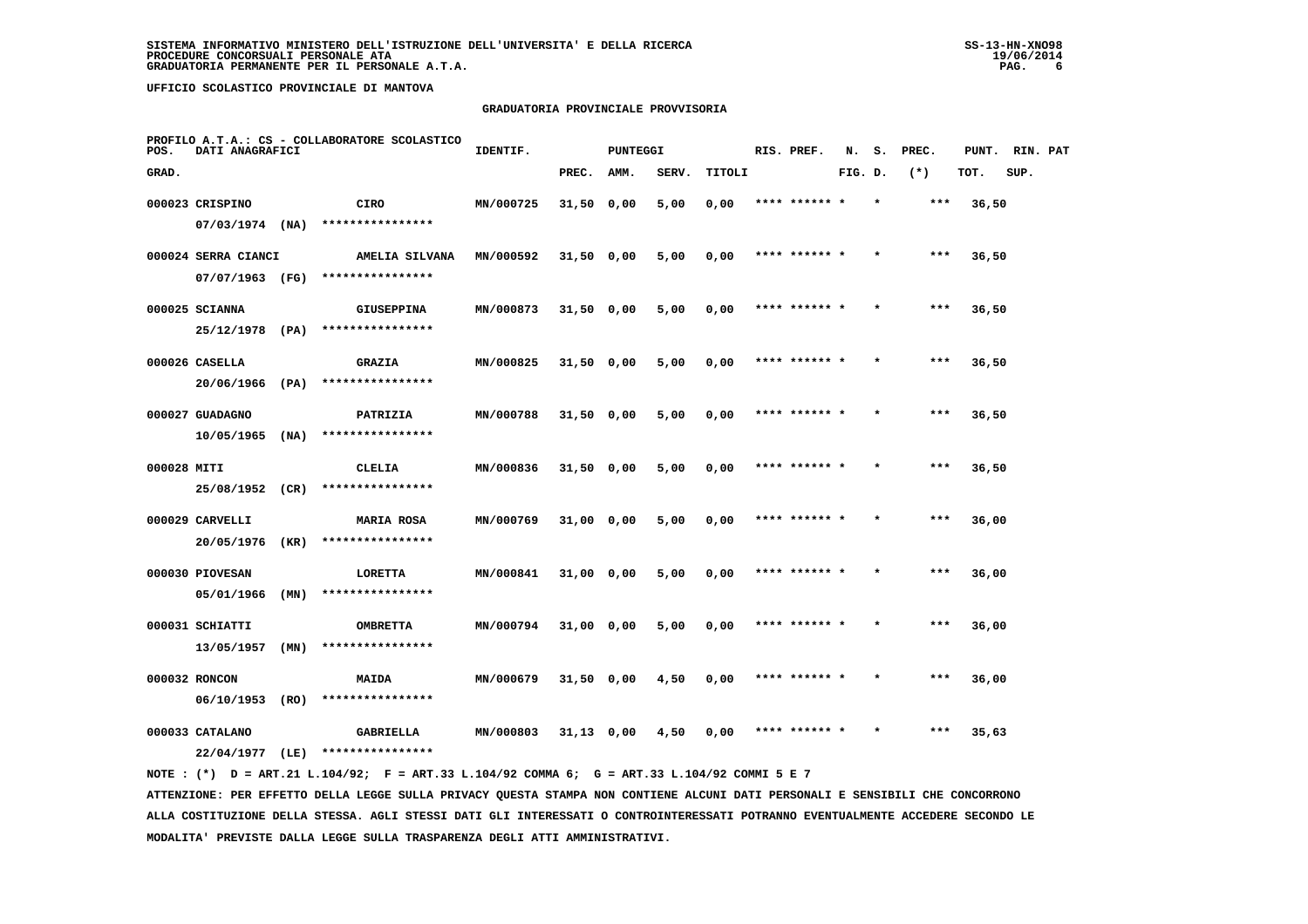## **GRADUATORIA PROVINCIALE PROVVISORIA**

| POS.         | DATI ANAGRAFICI                         |      | PROFILO A.T.A.: CS - COLLABORATORE SCOLASTICO | IDENTIF.  |              | <b>PUNTEGGI</b> |       |        | RIS. PREF.    | N.      | s.      | PREC. | PUNT. | RIN. PAT |  |
|--------------|-----------------------------------------|------|-----------------------------------------------|-----------|--------------|-----------------|-------|--------|---------------|---------|---------|-------|-------|----------|--|
| GRAD.        |                                         |      |                                               |           | PREC.        | AMM.            | SERV. | TITOLI |               | FIG. D. |         | $(*)$ | TOT.  | SUP.     |  |
|              | 000034 LANDIERI                         |      | IMMACOLATA                                    | MN/000789 | $30,50$ 0,00 |                 | 5,00  | 0,00   | **** ****** * |         | $\star$ | ***   | 35,50 |          |  |
|              | 17/09/1969                              | (NA) | ****************                              |           |              |                 |       |        |               |         |         |       |       |          |  |
|              | 000035 ALONGI                           |      | <b>SANTA</b>                                  | MN/000711 | 30,50 0,00   |                 | 5,00  | 0,00   | **** ****** * |         |         | ***   | 35,50 |          |  |
|              | 24/02/1951 (PA)                         |      | ****************                              |           |              |                 |       |        |               |         |         |       |       |          |  |
|              | 000036 BOSONI                           |      | CARLA                                         | MN/000824 | 31,00 0,00   |                 | 4,50  | 0,00   | **** ****** * |         |         | $***$ | 35,50 |          |  |
|              | 07/10/1960                              | (MN) | ****************                              |           |              |                 |       |        |               |         |         |       |       |          |  |
| 000037 ZORZA |                                         |      | MARIA LUISA                                   | MN/000795 | 29,66 0,00   |                 | 5,00  | 0,00   | **** ****** * |         |         | $***$ | 34,66 |          |  |
|              | 12/12/1962                              | (MN) | ****************                              |           |              |                 |       |        |               |         |         |       |       |          |  |
|              | 000038 LIBERTO                          |      | <b>ANTONIETTA</b>                             | MN/000786 | 29,50 0,00   |                 | 5,00  | 0,00   | **** ****** * |         |         | $***$ | 34,50 |          |  |
|              | 04/03/1966                              | (CE) | ****************                              |           |              |                 |       |        |               |         |         |       |       |          |  |
|              | 000039 VICENZONI                        |      | PAOLA AURELIA                                 | MN/000848 | 30,00 0,00   |                 | 4,50  | 0,00   | **** ****** * |         |         | $***$ | 34,50 |          |  |
|              | 25/03/1966                              | (MN) | ****************                              |           |              |                 |       |        |               |         |         |       |       |          |  |
| 000040 BONO  |                                         |      | ANGELA MARIA<br>****************              | MN/000779 | 29,00 0,00   |                 | 5,25  | 0,00   | **** ****** * |         | $\star$ | $***$ | 34,25 |          |  |
|              | 10/12/1966                              | (TP) |                                               |           |              |                 |       |        |               |         |         |       |       |          |  |
|              | 000041 SQUILLACI<br>02/02/1983          | (RC) | PIETRO ANTONIO<br>****************            | MN/000850 | 29,60 0,00   |                 | 4,50  | 0,00   | **** ******   |         |         | ***   | 34,10 |          |  |
|              |                                         |      |                                               |           |              |                 |       |        |               |         |         |       |       |          |  |
|              | 000042 DE FILIPPIS<br>$05/02/1972$ (TA) |      | <b>VINCENZA</b><br>****************           | MN/000809 | 29,50 0,00   |                 | 4,50  | 0,00   | **** ****** * |         |         | ***   | 34,00 |          |  |
|              |                                         |      |                                               |           |              |                 |       |        |               |         |         |       |       |          |  |
| 000043 FIUME | $01/02/1966$ (SA)                       |      | <b>NORMA</b><br>****************              | MN/000829 | $30,00$ 0,00 |                 | 3,50  | 0,00   | **** ****** * |         |         | $***$ | 33,50 |          |  |
|              | 000044 GORTAN                           |      |                                               |           |              |                 |       |        | **** ****** * |         |         | $***$ |       |          |  |
|              | 07/07/1963                              | (MN) | <b>GIOVANNA</b><br>****************           | MN/000881 | 28,50 0,00   |                 | 5,00  | 0,00   |               |         |         |       | 33,50 |          |  |
|              |                                         |      |                                               |           |              |                 |       |        |               |         |         |       |       |          |  |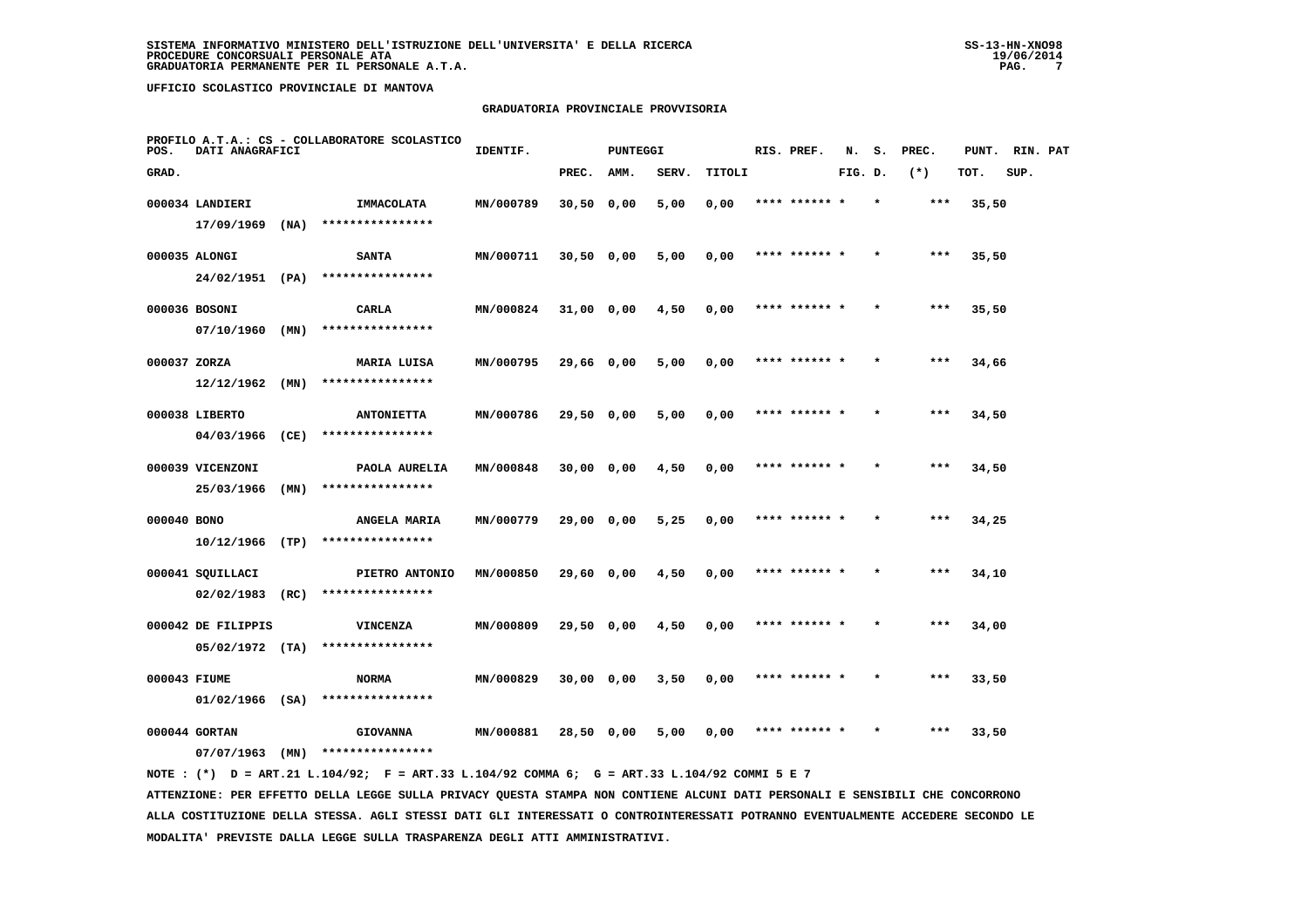## **GRADUATORIA PROVINCIALE PROVVISORIA**

| POS.        | DATI ANAGRAFICI                   |      | PROFILO A.T.A.: CS - COLLABORATORE SCOLASTICO | IDENTIF.  |            | PUNTEGGI |       |        |      | RIS. PREF.    | N.      |         | S. PREC. | PUNT. RIN. PAT |      |  |
|-------------|-----------------------------------|------|-----------------------------------------------|-----------|------------|----------|-------|--------|------|---------------|---------|---------|----------|----------------|------|--|
| GRAD.       |                                   |      |                                               |           | PREC.      | AMM.     | SERV. | TITOLI |      |               | FIG. D. |         | $(*)$    | TOT.           | SUP. |  |
|             | 000045 CELLAMARE                  |      | MARIA                                         | MN/000827 | 29,00 0,00 |          | 4,50  | 0,00   |      |               |         |         | ***      | 33,50          |      |  |
|             | 16/09/1961                        | (BR) | ****************                              |           |            |          |       |        |      |               |         |         |          |                |      |  |
|             | 000046 NACCARATO                  |      | <b>DONATELLA</b>                              | MN/000838 | 29,00 0,00 |          | 4,50  | 0,00   |      | **** ****** * |         |         | $***$    | 33,50          |      |  |
|             | 26/03/1986                        | (CS) | ****************                              |           |            |          |       |        |      |               |         |         |          |                |      |  |
|             | 000047 MAGNONE                    |      | ALBINA                                        | MN/000833 | 28,50 0,00 |          | 5,00  | 0,00   |      | **** ****** * |         | $\star$ | ***      | 33,50          |      |  |
|             | 27/12/1981                        | (EE) | ****************                              |           |            |          |       |        |      |               |         |         |          |                |      |  |
| 000048 RAIA |                                   |      | <b>RAFFAELLA</b>                              | MN/000790 | 28,50 0,00 |          | 4,50  | 0,00   |      | **** ****** * |         |         | $***$    | 33,00          |      |  |
|             | 05/11/1973                        | (NA) | ****************                              |           |            |          |       |        |      |               |         |         |          |                |      |  |
|             | 000049 SCARFONE                   |      | <b>FILOMENA</b>                               | MN/000768 | 28,50 0,00 |          | 4,50  | 0,00   |      | **** ****** * |         |         | $***$    | 33,00          |      |  |
|             | 06/09/1966                        | (KR) | ****************                              |           |            |          |       |        |      |               |         |         |          |                |      |  |
| 000050 FINI |                                   |      | <b>ANNA RITA</b>                              | MN/000813 | 28,00 0,00 |          | 5,00  | 0,00   |      | **** ****** * |         |         | ***      | 33,00          |      |  |
|             | 15/12/1967                        | (FE) | ****************                              |           |            |          |       |        |      |               |         |         |          |                |      |  |
|             | 000051 BOLDRINI                   |      | ANGIOLINA                                     | MN/000823 | 28,50 0,00 |          | 4,50  | 0,00   |      | **** ******   |         |         | ***      | 33,00          |      |  |
|             | 18/05/1961 (BS)                   |      | ****************                              |           |            |          |       |        |      |               |         |         |          |                |      |  |
|             | 000052 DE LUCA                    |      | <b>CARMINE</b>                                | MN/000855 | 27,50 0,00 |          | 5,00  | 0,00   |      | **** ****** * |         |         | ***      | 32,50          |      |  |
|             | 01/11/1968                        | (CS) | ****************                              |           |            |          |       |        |      |               |         |         |          |                |      |  |
|             | 000053 GANZERLI                   |      | <b>DANIELA</b>                                | MN/000799 | 28,00 0,00 |          | 4,50  | 0,00   |      | **** ****** * |         |         | $***$    | 32,50          |      |  |
|             | 06/08/1960                        | (MN) | ****************                              |           |            |          |       |        |      |               |         |         |          |                |      |  |
|             | 000054 SOMENZI                    |      | <b>ANNA MARIA</b><br>****************         | MN/000847 | 28,00 0,00 |          | 4,50  | 0,00   |      | **** ****** * |         |         | $***$    | 32,50          |      |  |
|             | 09/01/1965 (CR)                   |      |                                               |           |            |          |       |        |      |               |         |         |          |                |      |  |
|             | 000055 RUSSO<br>$11/06/1954$ (KR) |      | TERESA<br>****************                    | MN/000845 | 28,50 0,00 |          | 4,00  | 0,00   | **** |               |         |         | ***      | 32,50          |      |  |
|             |                                   |      |                                               |           |            |          |       |        |      |               |         |         |          |                |      |  |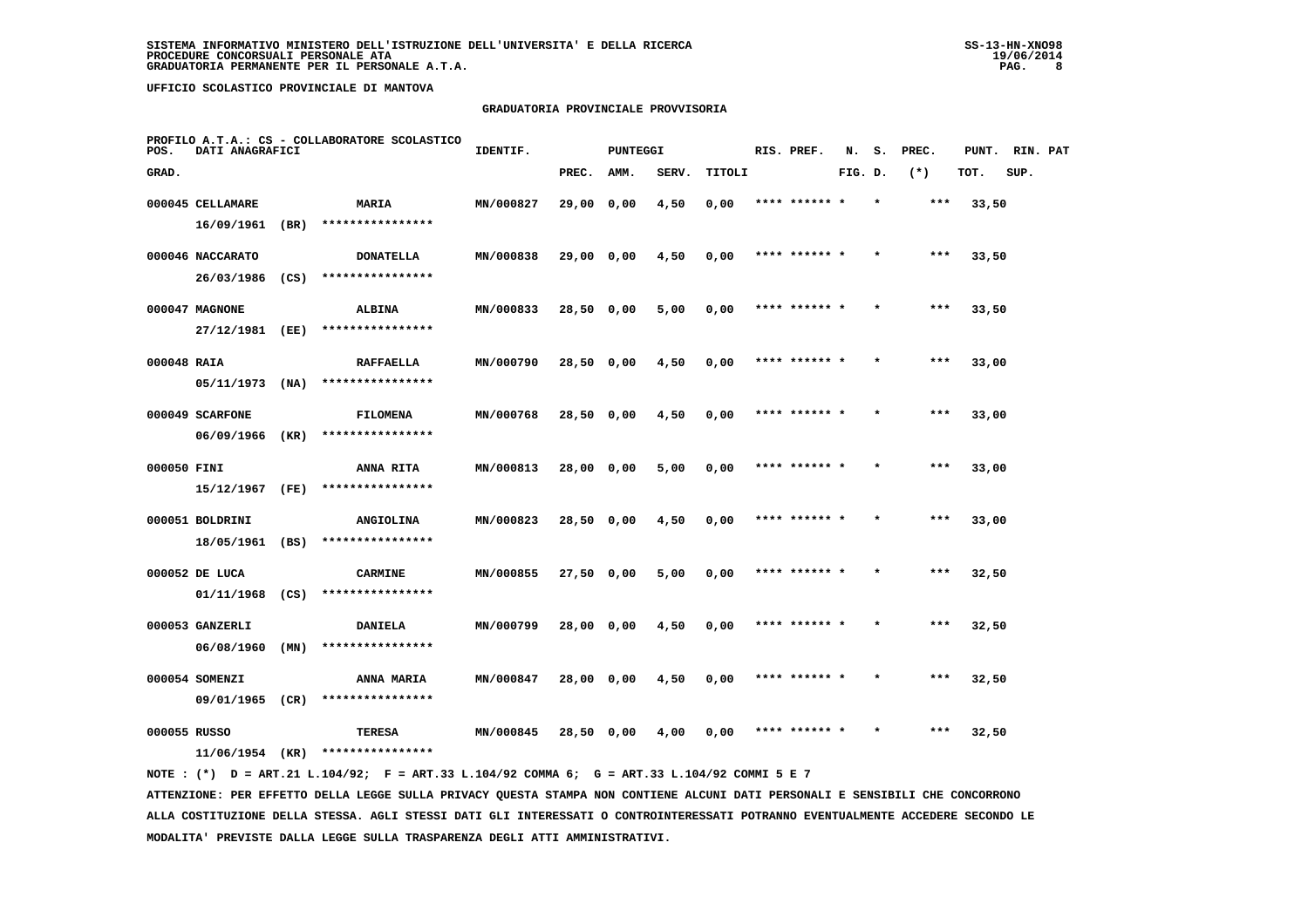## **GRADUATORIA PROVINCIALE PROVVISORIA**

| POS.         | DATI ANAGRAFICI   |      | PROFILO A.T.A.: CS - COLLABORATORE SCOLASTICO | IDENTIF.  |              | PUNTEGGI |       |        | RIS. PREF.    | N.      | s.      | PREC. | PUNT. | RIN. PAT |  |
|--------------|-------------------|------|-----------------------------------------------|-----------|--------------|----------|-------|--------|---------------|---------|---------|-------|-------|----------|--|
| GRAD.        |                   |      |                                               |           | PREC.        | AMM.     | SERV. | TITOLI |               | FIG. D. |         | $(*)$ | TOT.  | SUP.     |  |
|              | 000056 DE LUCA    |      | CARMELA                                       | MN/000767 | 27,77 0,00   |          | 4,50  | 0,00   | **** ******   |         |         | $***$ | 32,27 |          |  |
|              | 18/09/1963        | (NA) | ****************                              |           |              |          |       |        |               |         |         |       |       |          |  |
|              | 000057 TASINATO   |      | <b>MARIA ROSA</b>                             | MN/000793 | 27,50 0,00   |          | 4,50  | 0,00   | **** ****** * |         |         | $***$ | 32,00 |          |  |
|              | 23/08/1958        | (MN) | ****************                              |           |              |          |       |        |               |         |         |       |       |          |  |
|              | 000058 BOSCHINI   |      | <b>ROMANA</b>                                 | MN/000756 | 27,50 0,00   |          | 4,50  | 0,00   | **** ****** * |         | $\star$ | $***$ | 32,00 |          |  |
|              | 19/12/1960        | (MN) | ****************                              |           |              |          |       |        |               |         |         |       |       |          |  |
|              | 000059 DEL PRETE  |      | VINCENZA                                      | MN/000909 | 27,00 0,00   |          | 4,50  | 0,00   |               |         |         | ***   | 31,50 |          |  |
|              | 17/06/1976        | (LE) | ****************                              |           |              |          |       |        |               |         |         |       |       |          |  |
|              | 000060 MARABETI   |      | <b>FRANCESCA</b>                              | MN/000759 | 26,50 0,00   |          | 4,50  | 0,00   | **** ****** * |         |         | $***$ | 31,00 |          |  |
|              | $10/06/1976$ (PA) |      | ****************                              |           |              |          |       |        |               |         |         |       |       |          |  |
|              | 000061 COMUNIAN   |      | VILMA                                         | MN/000805 | 26,29 0,00   |          | 4,50  | 0,00   | **** ****** * |         | $\star$ | $***$ | 30,79 |          |  |
|              | 18/10/1959        | (MN) | ****************                              |           |              |          |       |        |               |         |         |       |       |          |  |
| 000062 KOCI  |                   |      | ASIJE                                         | MN/000880 | 25,90 0,00   |          | 4,50  | 0,00   |               |         |         | ***   | 30,40 |          |  |
|              | 18/11/1967        | (EE) | ****************                              |           |              |          |       |        |               |         |         |       |       |          |  |
| 000063 BRUNO |                   |      | <b>GENOVEFFA</b>                              | MN/000802 | $25,35$ 0,00 |          | 5,00  | 0,00   | **** ****** * |         |         | $***$ | 30,35 |          |  |
|              | 28/09/1969        | (CS) | ****************                              |           |              |          |       |        |               |         |         |       |       |          |  |
|              | 000064 FIOCCOLA   |      | <b>CARMELA</b>                                | MN/000792 | 26,70 0,00   |          | 3,50  | 0,00   | **** ****** * |         |         | $***$ | 30,20 |          |  |
|              | 21/01/1952        | (NA) | ****************                              |           |              |          |       |        |               |         |         |       |       |          |  |
|              | 000065 FARINAZZO  |      | <b>ANNALISA</b>                               | MN/000807 | 24,50 0,00   |          | 4,50  | 0,00   | **** ****** * |         |         | $***$ | 29,00 |          |  |
|              | 14/09/1962        | (VR) | ****************                              |           |              |          |       |        |               |         |         |       |       |          |  |
|              | 000066 BENATTI    |      | <b>EVA</b>                                    | MN/000868 | 24,50 0,00   |          | 4,50  | 0,00   |               |         |         | ***   | 29,00 |          |  |
|              | 20/07/1961        | (MN) | ****************                              |           |              |          |       |        |               |         |         |       |       |          |  |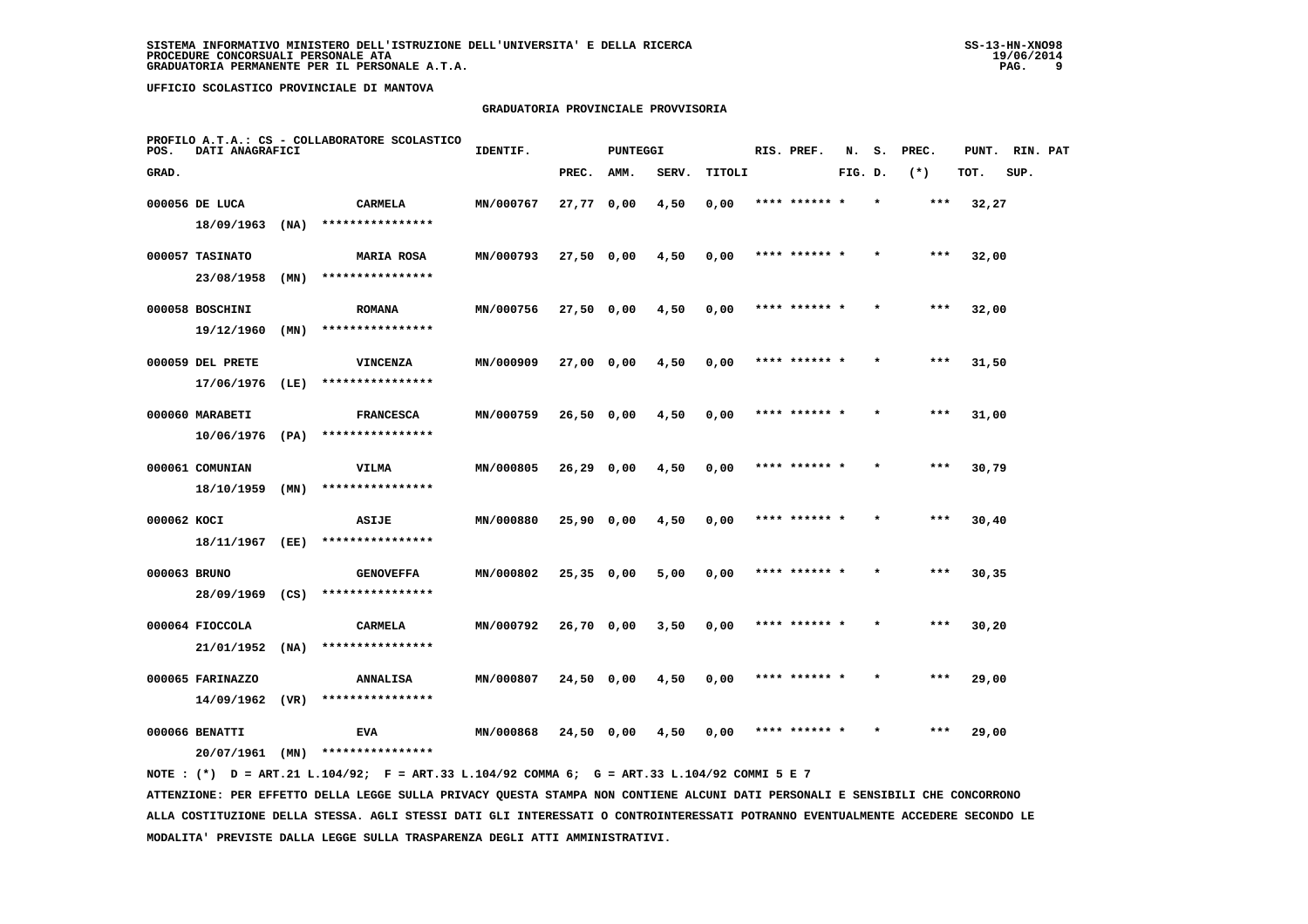## **GRADUATORIA PROVINCIALE PROVVISORIA**

| POS.         | DATI ANAGRAFICI  |      | PROFILO A.T.A.: CS - COLLABORATORE SCOLASTICO | IDENTIF.  |              | <b>PUNTEGGI</b> |       |        | RIS. PREF.    | N.      | s.      | PREC. | PUNT. | RIN. PAT |  |
|--------------|------------------|------|-----------------------------------------------|-----------|--------------|-----------------|-------|--------|---------------|---------|---------|-------|-------|----------|--|
| GRAD.        |                  |      |                                               |           | PREC.        | AMM.            | SERV. | TITOLI |               | FIG. D. |         | $(*)$ | TOT.  | SUP.     |  |
|              | 000067 FERRARI   |      | LORELLA                                       | MN/000783 | 24,50 0,00   |                 | 4,50  | 0,00   | **** ******   |         |         | ***   | 29,00 |          |  |
|              | 23/07/1960       | (MN) | ****************                              |           |              |                 |       |        |               |         |         |       |       |          |  |
|              | 000068 RIGHETTI  |      | <b>ELENA</b>                                  | MN/000846 | 24,00 0,00   |                 | 4,50  | 0,00   | **** ****** * |         |         | ***   | 28,50 |          |  |
|              | 26/05/1965       | (MN) | ****************                              |           |              |                 |       |        |               |         |         |       |       |          |  |
|              | 000069 SANZONE   |      | <b>MARIA</b>                                  | MN/000843 | $24,05$ 0,00 |                 | 4,00  | 0,00   | **** ****** * |         |         | $***$ | 28,05 |          |  |
|              | 28/07/1961       | (CS) | ****************                              |           |              |                 |       |        |               |         |         |       |       |          |  |
|              | 000070 GIAFFREDA |      | CINZIA                                        | MN/000800 | 23,00 0,00   |                 | 4,00  | 0,00   | **** ****** * |         |         | ***   | 27,00 |          |  |
|              | 04/04/1966       | (BR) | ****************                              |           |              |                 |       |        |               |         |         |       |       |          |  |
|              | 000071 GABRIELLI |      | <b>SABRINA</b>                                | MN/000797 | $25,15$ 0,00 |                 | 1,50  | 0,00   | **** ****** * |         |         | $***$ | 26,65 |          |  |
|              | 20/11/1974       | (RM) | ****************                              |           |              |                 |       |        |               |         |         |       |       |          |  |
|              | 000072 PASQUALI  |      | LUCIA                                         | MN/000885 | $22,65$ 0,00 |                 | 4,00  | 0,00   | **** ****** * |         |         | $***$ | 26,65 |          |  |
|              | 13/12/1956       | (MN) | ****************                              |           |              |                 |       |        |               |         |         |       |       |          |  |
|              | 000073 CATILLO   |      | <b>ROSA</b>                                   | MN/000878 | 22,05 0,00   |                 | 4,50  | 0,00   | **** ****** * |         |         | ***   | 26,55 |          |  |
|              | 22/02/1965       | (BN) | ****************                              |           |              |                 |       |        |               |         |         |       |       |          |  |
|              | 000074 GOTTARDI  |      | <b>SABRINA</b>                                | MN/000830 | 26,000,00    |                 | 0,50  | 0,00   |               |         |         | ***   | 26,50 |          |  |
|              | 17/09/1967       | (MN) | ****************                              |           |              |                 |       |        |               |         |         |       |       |          |  |
| 000075 MAZZA |                  |      | <b>MARIA ROSARIA</b>                          | MN/000871 | 22,00 0,00   |                 | 4,50  | 0,00   | **** ****** * |         |         | $***$ | 26,50 |          |  |
|              | 27/07/1960       | (NA) | ****************                              |           |              |                 |       |        |               |         |         |       |       |          |  |
|              | 000076 CAVALLINI |      | LAURA                                         | MN/000882 | 22,00 0,00   |                 | 4,00  | 0,00   | **** ****** * |         | $\star$ | ***   | 26,00 |          |  |
|              | 30/08/1964       | (MN) | ****************                              |           |              |                 |       |        |               |         |         |       |       |          |  |
|              | 000077 LAURINI   |      | LAURA                                         | MN/000874 | 21,00 0,00   |                 | 5,00  | 0,00   | **** ****** * |         |         | ***   | 26,00 |          |  |
|              | 25/07/1965       | (MN) | ****************                              |           |              |                 |       |        |               |         |         |       |       |          |  |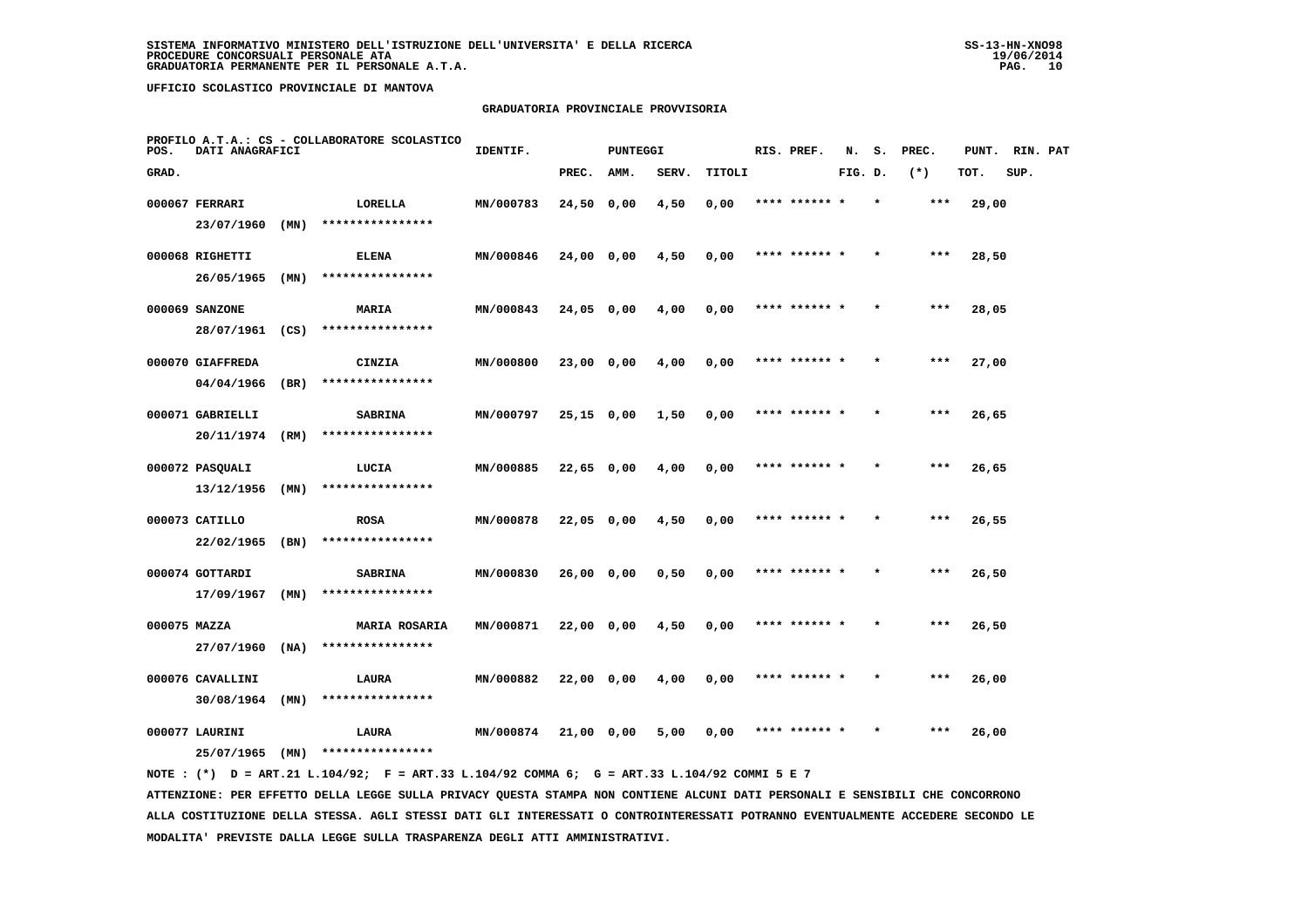### **GRADUATORIA PROVINCIALE PROVVISORIA**

| POS.        | DATI ANAGRAFICI      |      | PROFILO A.T.A.: CS - COLLABORATORE SCOLASTICO | IDENTIF.  |              | <b>PUNTEGGI</b> |       |        | RIS. PREF.    | N.      | s.      | PREC. | PUNT. | RIN. PAT |  |
|-------------|----------------------|------|-----------------------------------------------|-----------|--------------|-----------------|-------|--------|---------------|---------|---------|-------|-------|----------|--|
| GRAD.       |                      |      |                                               |           | PREC.        | AMM.            | SERV. | TITOLI |               | FIG. D. |         | $(*)$ | TOT.  | SUP.     |  |
|             | 000078 MAZZARELLA    |      | <b>MARIA GRAZIA</b>                           | MN/000834 | 20,00 0,00   |                 | 5,85  | 0,00   | **** ****** * |         | $\star$ | $***$ | 25,85 |          |  |
|             | 14/11/1958           | (CE) | ****************                              |           |              |                 |       |        |               |         |         |       |       |          |  |
|             | 000079 GUERRESCHI    |      | <b>MANUELA</b>                                | MN/000870 | $21,65$ 0,00 |                 | 3,50  | 0,00   | **** ****** * |         |         | $***$ | 25,15 |          |  |
|             | 17/09/1965           | (MN) | ****************                              |           |              |                 |       |        |               |         |         |       |       |          |  |
|             | 000080 AROLDI NODARI |      | ARTURA                                        | MN/000596 | 24,50 0,00   |                 | 0,50  | 0,00   | **** ****** * |         |         | $***$ | 25,00 |          |  |
|             | 21/04/1957 (MN)      |      | ****************                              |           |              |                 |       |        |               |         |         |       |       |          |  |
|             | 000081 TAFFURELLI    |      | MICHELA                                       | MN/000851 | 20,55 0,00   |                 | 3,50  | 0,00   | **** ****** * |         |         | $***$ | 24,05 |          |  |
|             | 20/08/1967           | (CR) | ****************                              |           |              |                 |       |        |               |         |         |       |       |          |  |
|             | 000082 GRIGIONI      |      | LOREDANA                                      | MN/000113 | 23,80 0,00   |                 | 0,00  | 0,00   | **** ****** * |         |         | $***$ | 23,80 |          |  |
|             | 20/03/1954           | (MN) | ****************                              |           |              |                 |       |        |               |         |         |       |       |          |  |
|             | 000083 TARALLO       |      | <b>MARIA STELLA</b>                           | MN/000916 | 18,50 0,00   |                 | 5,00  | 0,00   |               |         |         | ***   | 23,50 |          |  |
|             | 21/01/1986 (AG)      |      | ****************                              |           |              |                 |       |        |               |         |         |       |       |          |  |
|             | 000084 SARTOR        |      | FABRIZIO                                      | MN/000664 | $22,90$ 0,00 |                 | 0,00  | 0,00   | **** ****** * |         |         | ***   | 22,90 |          |  |
|             | 21/07/1962 (TO)      |      | ****************                              |           |              |                 |       |        |               |         |         |       |       |          |  |
|             | 000085 PETRANCA      |      | ANNA                                          | MN/000872 | $19,50$ 0,00 |                 | 3,00  | 0,00   | **** ****** * |         |         | ***   | 22,50 |          |  |
|             | 10/10/1960           | (LE) | ****************                              |           |              |                 |       |        |               |         |         |       |       |          |  |
|             | 000086 DONNARUMMA    |      | <b>FIORAVANTE</b>                             | MN/000709 | 22,05 0,00   |                 | 0,00  | 0,00   | **** ****** * |         |         | ***   | 22,05 |          |  |
|             | 04/10/1978           | (SA) | ****************                              |           |              |                 |       |        |               |         |         |       |       |          |  |
| 000087 AZZI |                      |      | <b>ROBERTA</b>                                | MN/000904 | 17,60 0,00   |                 | 4,00  | 0,00   | **** ****** * |         |         | $***$ | 21,60 |          |  |
|             | $02/09/1971$ (MN)    |      | ****************                              |           |              |                 |       |        |               |         |         |       |       |          |  |
|             | 000088 GIORDANO      |      | <b>GIUSEPPINA</b>                             | MN/000869 | 17,00 0,00   |                 | 4,50  | 0.00   | **** ****** * |         |         | ***   | 21,50 |          |  |
|             | 04/01/1969           | (MN) | ****************                              |           |              |                 |       |        |               |         |         |       |       |          |  |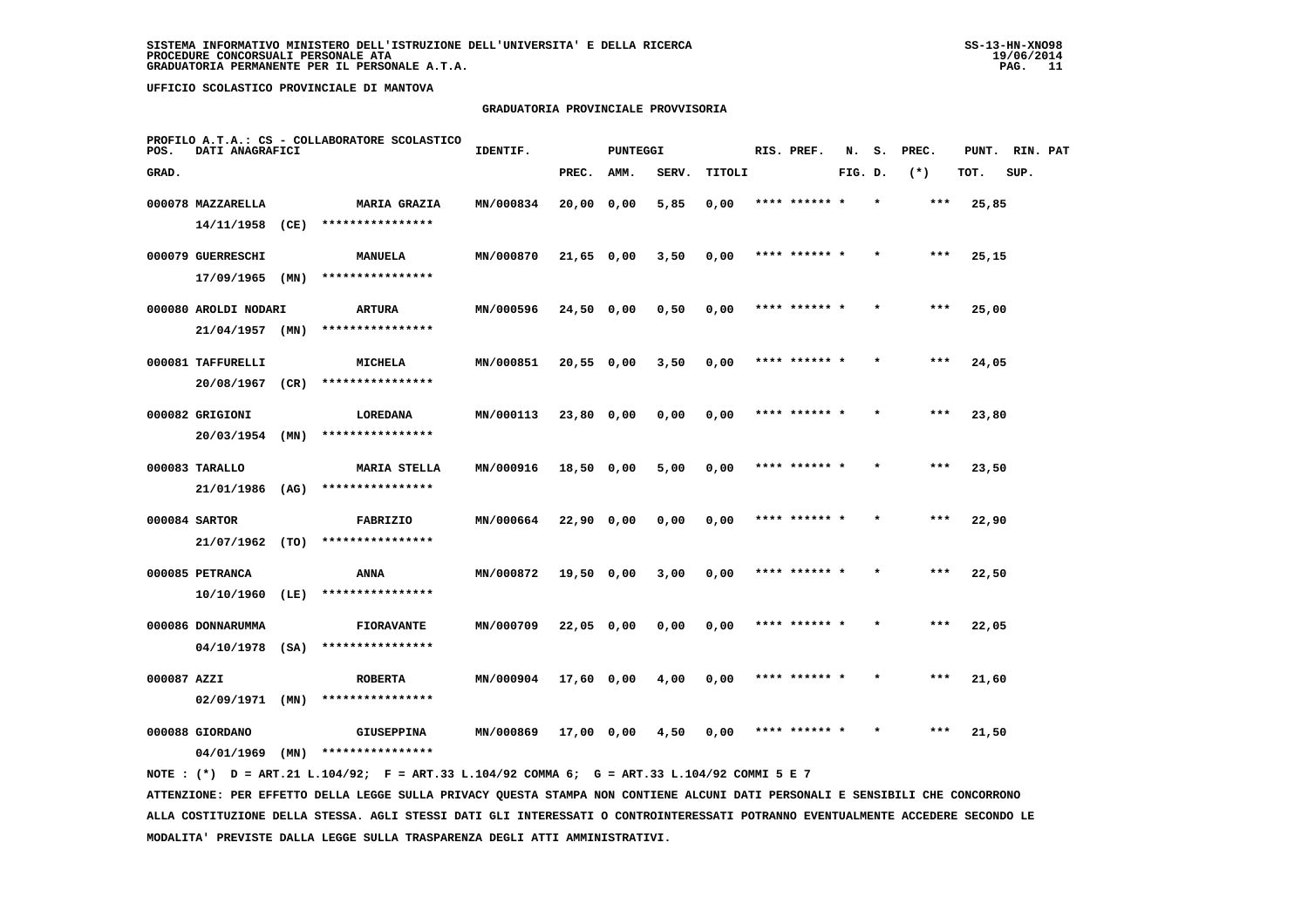## **GRADUATORIA PROVINCIALE PROVVISORIA**

| POS.         | DATI ANAGRAFICI   |      | PROFILO A.T.A.: CS - COLLABORATORE SCOLASTICO | IDENTIF.  |              | PUNTEGGI |       |        | RIS. PREF.    | N.      | s.      | PREC. | PUNT. | RIN. PAT |  |
|--------------|-------------------|------|-----------------------------------------------|-----------|--------------|----------|-------|--------|---------------|---------|---------|-------|-------|----------|--|
| GRAD.        |                   |      |                                               |           | PREC.        | AMM.     | SERV. | TITOLI |               | FIG. D. |         | $(*)$ | TOT.  | SUP.     |  |
| 000089 BALDI |                   |      | <b>VANNA</b>                                  | MN/000905 | $16,50$ 0,00 |          | 4,50  | 0,00   | **** ******   |         |         | ***   | 21,00 |          |  |
|              | 01/04/1969        | (MN) | ****************                              |           |              |          |       |        |               |         |         |       |       |          |  |
|              | 000090 SANDRINI   |      | <b>GIANCARLO</b>                              | MN/000952 | $16,10$ 0,00 |          | 4,00  | 0,00   | **** ******   |         |         | $***$ | 20,10 |          |  |
|              | 11/08/1958        | (MN) | ****************                              |           |              |          |       |        |               |         |         |       |       |          |  |
|              | 000091 GIOVANNINI |      | <b>ELISA</b>                                  | MN/000780 | 20,00 0,00   |          | 0,00  | 0,00   | **** ******   |         |         | $***$ | 20,00 |          |  |
|              | 17/06/1951        | (MN) | ****************                              |           |              |          |       |        |               |         |         |       |       |          |  |
|              | 000092 NUCITO     |      | <b>ROBERTO</b>                                | MN/000913 | 15,90 0,00   |          | 4,00  | 0,00   | **** ****** * |         |         | $***$ | 19,90 |          |  |
|              | 21/05/1964        | (CS) | ****************                              |           |              |          |       |        |               |         |         |       |       |          |  |
|              | 000093 BENEDINI   |      | CRISTINA                                      | MN/000945 | $16,20$ 0,00 |          | 3,50  | 0,00   | **** ****** * |         |         | $***$ | 19,70 |          |  |
|              | 16/01/1966        | (MN) | ****************                              |           |              |          |       |        |               |         |         |       |       |          |  |
| 000094 IEMBO |                   |      | <b>FRANCESCO</b>                              | MN/000361 | 19,60 0,00   |          | 0,00  | 0,00   | **** ****** * |         |         | $***$ | 19,60 |          |  |
|              | 11/05/1968        | (KR) | ****************                              |           |              |          |       |        |               |         |         |       |       |          |  |
| 000095 SIRNA |                   |      | <b>CONCETTA</b>                               | MN/000295 | 19,55 0,00   |          | 0,00  | 0,00   |               |         |         | ***   | 19,55 |          |  |
|              | 28/01/1953 (SR)   |      | ****************                              |           |              |          |       |        |               |         |         |       |       |          |  |
|              | 000096 FAGGIONATO |      | <b>DEBORA</b>                                 | MN/000948 | 15,50 0,00   |          | 4,00  | 0,00   | **** ******   |         |         | ***   | 19,50 |          |  |
|              | 17/08/1974        | (MN) | ****************                              |           |              |          |       |        |               |         |         |       |       |          |  |
|              | 000097 CODOGNATO  |      | <b>ALBERTA</b>                                | MN/000766 | 16,00 0,00   |          | 3,00  | 0,00   | **** ****** * |         | $\star$ | ***   | 19,00 |          |  |
|              | 13/04/1962        | (MN) | ****************                              |           |              |          |       |        |               |         |         |       |       |          |  |
| 000098 MUTO  |                   |      | <b>FRANCESCO</b>                              | MN/000622 | 19,00 0,00   |          | 0,00  | 0,00   | **** ****** * |         |         | ***   | 19,00 |          |  |
|              | 09/08/1960        | (KR) | ****************                              |           |              |          |       |        |               |         |         |       |       |          |  |
|              | 000099 LA MARCA   |      | <b>CARMELA</b>                                | MN/000949 | 14,65 0,00   |          | 4,00  | 0,00   |               |         |         | ***   | 18,65 |          |  |
|              | 27/08/1966        | (NA) | ****************                              |           |              |          |       |        |               |         |         |       |       |          |  |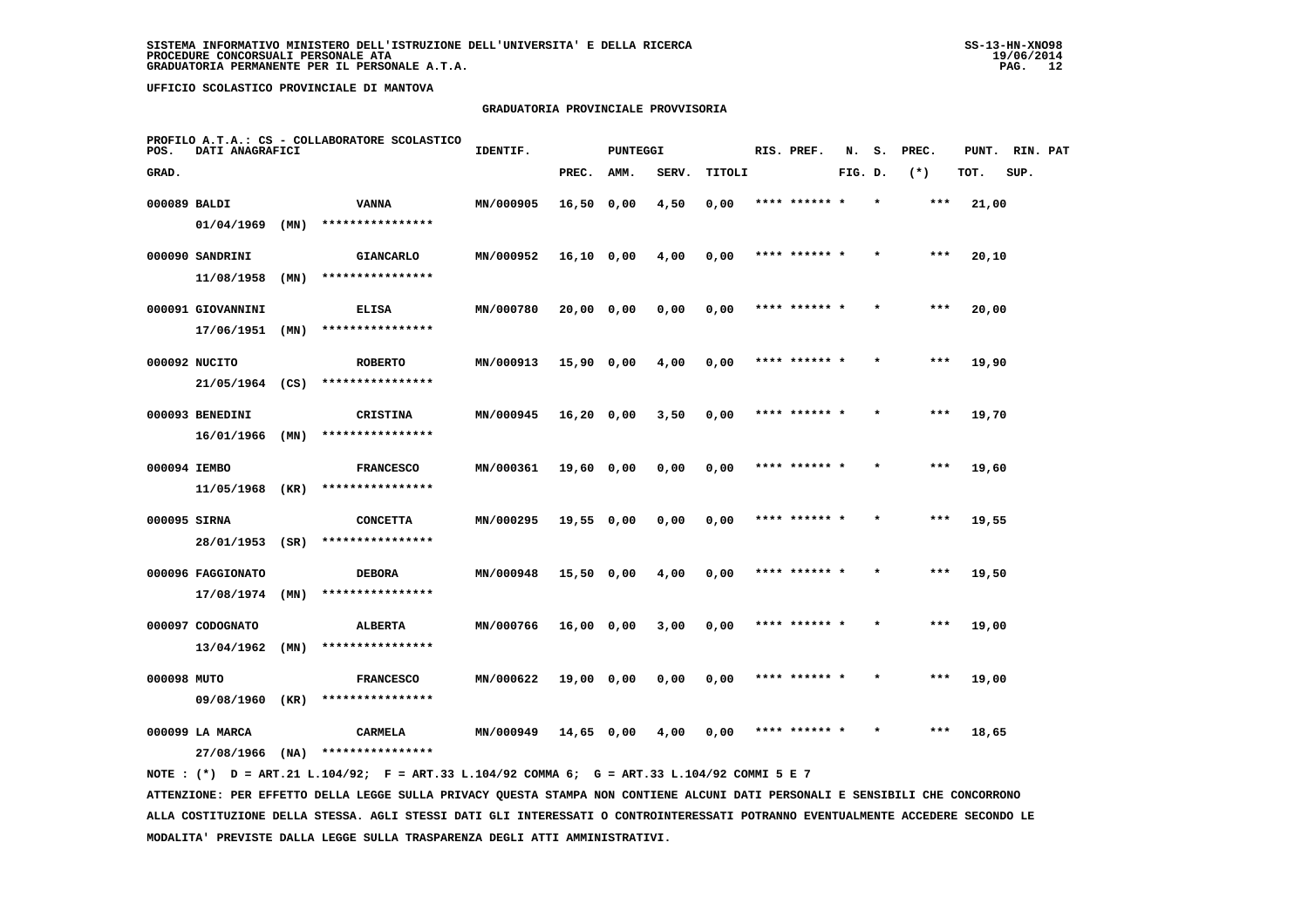## **GRADUATORIA PROVINCIALE PROVVISORIA**

| POS.        | DATI ANAGRAFICI                  | PROFILO A.T.A.: CS - COLLABORATORE SCOLASTICO | IDENTIF.<br><b>PUNTEGGI</b>          |           |              |      |                       | RIS. PREF. |               | s.      | PREC.   | PUNT. | RIN. PAT |      |  |
|-------------|----------------------------------|-----------------------------------------------|--------------------------------------|-----------|--------------|------|-----------------------|------------|---------------|---------|---------|-------|----------|------|--|
| GRAD.       |                                  |                                               |                                      |           | PREC.        | AMM. | SERV.                 | TITOLI     |               | FIG. D. |         | $(*)$ | TOT.     | SUP. |  |
|             | 000100 DAINOTTO                  |                                               | <b>FRANCESCA</b>                     | MN/000784 | 16,00 0,00   |      | 2,50                  | 0,00       | **** ****** * |         | $\star$ | ***   | 18,50    |      |  |
|             | 30/01/1978                       | (AG)                                          | ****************                     |           |              |      |                       |            |               |         |         |       |          |      |  |
|             | 000101 MANUELE                   |                                               | VITO                                 | MN/000911 | 16,70 0,00   |      | 1,80                  | 0,00       | **** ****** * |         |         | $***$ | 18,50    |      |  |
|             | 26/02/1963                       | (EN)                                          | ****************                     |           |              |      |                       |            |               |         |         |       |          |      |  |
|             | 000102 FINESSO                   |                                               | <b>CLAUDIA</b>                       | MN/000110 | $18,50$ 0,00 |      | 0,00                  | 0,00       | **** ****** * |         |         | $***$ | 18,50    |      |  |
|             | 11/04/1959                       | (MN)                                          | ****************                     |           |              |      |                       |            |               |         |         |       |          |      |  |
|             | 000103 MARANO                    |                                               | <b>ANTONIO</b>                       | MN/000965 |              |      | $0,00$ $0,00$ $16,25$ | 2,00       | **** ****** * |         |         | ***   | 18,25    |      |  |
|             | 04/08/1980                       | (CS)                                          | ****************                     |           |              |      |                       |            |               |         |         |       |          |      |  |
|             | 000104 PROCOPIO                  |                                               | MARGHERITA                           | MN/000951 | 14,00 0,00   |      | 4,00                  | 0,00       | **** ****** * |         |         | $***$ | 18,00    |      |  |
|             | 19/01/1972                       | (KR)                                          | ****************                     |           |              |      |                       |            |               |         |         |       |          |      |  |
|             | 000105 ALIBRANDI                 |                                               | RITA                                 | MN/000941 | 16,25 0,00   |      | 1,50                  | 0,00       | **** ****** * |         |         | ***   | 17,75    |      |  |
|             | 04/06/1970                       | (TO)                                          | ****************                     |           |              |      |                       |            |               |         |         |       |          |      |  |
|             | 000106 TOFFANIN                  | (MN)                                          | <b>ELEONORA</b><br>****************  | MN/000953 | $14,50$ 0,00 |      | 3,00                  | 0,00       | **** ****** * |         |         | $***$ | 17,50    |      |  |
|             | 20/12/1967                       |                                               |                                      |           |              |      |                       |            |               |         |         |       |          |      |  |
| 000107 ALEO | $10/10/1963$ (TP)                |                                               | <b>FRANCESCA</b><br>**************** | MN/000903 | 15,53 0,00   |      | 1,80                  | 0,00       |               |         |         | $***$ | 17,33    |      |  |
|             |                                  |                                               |                                      |           |              |      |                       |            |               |         |         |       |          |      |  |
|             | 000108 DEL GIUDICE<br>20/11/1987 | (NA)                                          | <b>ALFONSO</b><br>****************   | MN/000962 |              |      | $0,00$ $0,00$ $13,32$ | 3,50       | **** ****** * |         |         | $***$ | 16,82    |      |  |
|             |                                  |                                               |                                      |           |              |      |                       |            |               |         |         |       |          |      |  |
|             | 000109 TROMBETTA<br>17/08/1962   | (PA)                                          | ANNA<br>****************             | MN/000971 |              |      | $0,00$ $0,00$ $13,60$ | 3,00       | **** ****** * |         | $\star$ | ***   | 16,60    |      |  |
|             |                                  |                                               |                                      |           |              |      |                       |            | **** ****** * |         |         | ***   |          |      |  |
|             | 000110 ALLOCCA<br>28/03/1955     | (NA)                                          | CARMELA<br>****************          | MN/000959 |              |      | $0,00$ $0,00$ $14,50$ | 2,00       |               |         |         |       | 16,50    |      |  |
|             |                                  |                                               |                                      |           |              |      |                       |            |               |         |         |       |          |      |  |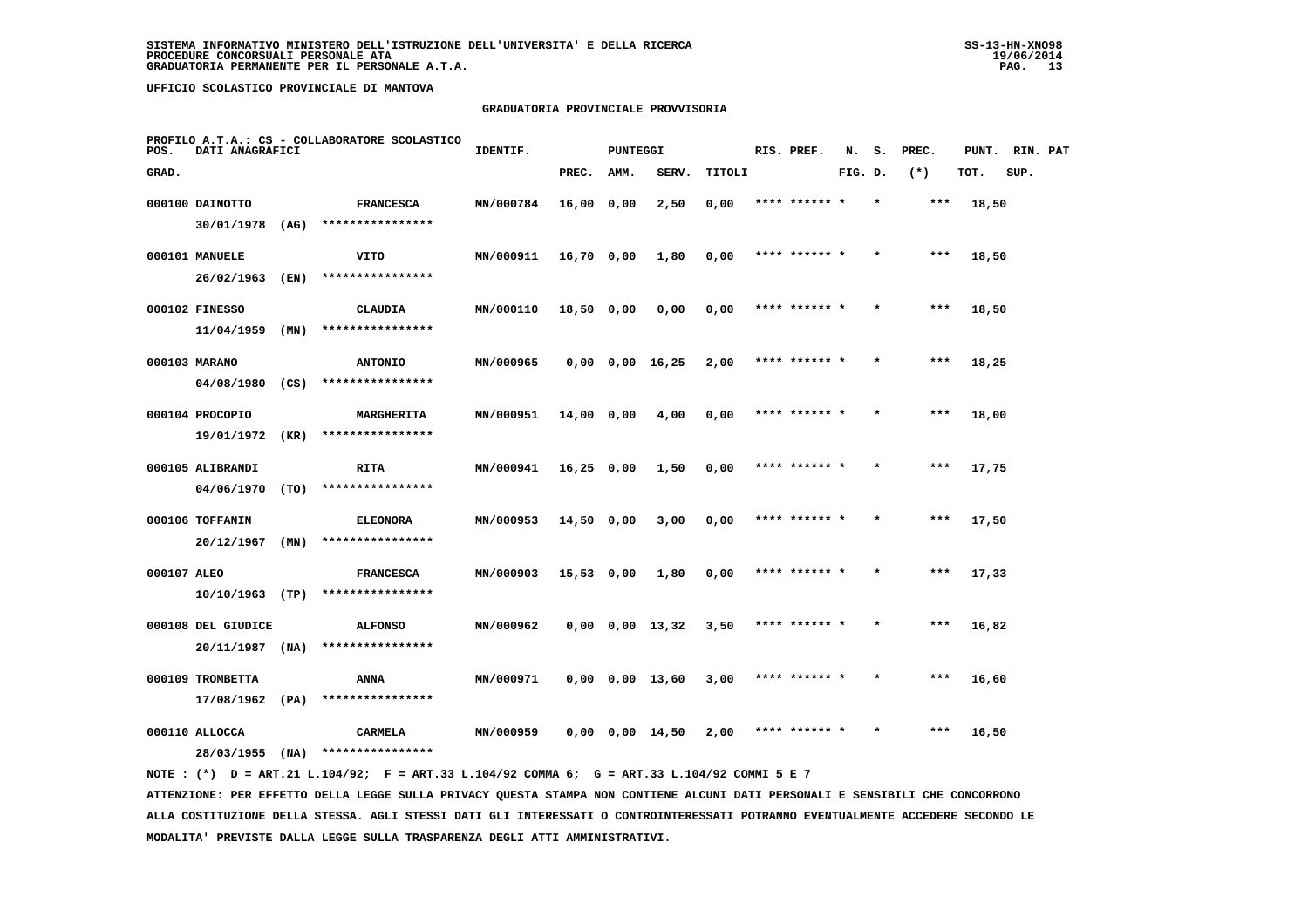## **GRADUATORIA PROVINCIALE PROVVISORIA**

| POS.        | DATI ANAGRAFICI   | PROFILO A.T.A.: CS - COLLABORATORE SCOLASTICO | IDENTIF.<br>PUNTEGGI |           |              |      |                       | RIS. PREF. | N.            | s.      | PREC. | PUNT. | RIN. PAT |      |  |
|-------------|-------------------|-----------------------------------------------|----------------------|-----------|--------------|------|-----------------------|------------|---------------|---------|-------|-------|----------|------|--|
| GRAD.       |                   |                                               |                      |           | PREC.        | AMM. | SERV.                 | TITOLI     |               | FIG. D. |       | $(*)$ | TOT.     | SUP. |  |
|             | 000111 CORASINITI |                                               | <b>TIZIANA</b>       | MN/000946 | $12,70$ 0,00 |      | 3,50                  | 0,00       | **** ****** * |         |       | ***   | 16,20    |      |  |
|             | 16/02/1983        | (CZ)                                          | ****************     |           |              |      |                       |            |               |         |       |       |          |      |  |
|             | 000112 BOTTURA    |                                               | <b>SABRINA</b>       | MN/000961 |              |      | $0,00$ $0,00$ $14,00$ | 2,00       | **** ****** * |         |       | $***$ | 16,00    |      |  |
|             | 18/02/1971 (VR)   |                                               | ****************     |           |              |      |                       |            |               |         |       |       |          |      |  |
|             | 000113 FOLINO     |                                               | <b>ROSA</b>          | MN/000964 |              |      | $0,00$ $0,00$ $14,00$ | 2,00       | **** ****** * |         |       | ***   | 16,00    |      |  |
|             | 28/12/1965        | (CZ)                                          | ****************     |           |              |      |                       |            |               |         |       |       |          |      |  |
|             | 000114 ZAFFANELLA |                                               | <b>SANDRA</b>        | MN/000461 | 15,94 0,00   |      | 0,00                  | 0,00       | **** ****** * |         |       | $***$ | 15,94    |      |  |
|             | 16/09/1965        | (MN)                                          | ****************     |           |              |      |                       |            |               |         |       |       |          |      |  |
|             | 000115 RUOTOLO    |                                               | <b>FILOMENA</b>      | MN/000970 |              |      | $0,00$ $0,00$ $13,50$ | 2,00       | **** ****** * |         |       | $***$ | 15,50    |      |  |
|             | 15/09/1971        | (EE)                                          | ****************     |           |              |      |                       |            |               |         |       |       |          |      |  |
| 000116 PACE |                   |                                               | LUCIA                | MN/000966 |              |      | $0,00$ $0,00$ $13,50$ | 2,00       | **** ****** * |         |       | ***   | 15,50    |      |  |
|             | 04/06/1971 (CS)   |                                               | ****************     |           |              |      |                       |            |               |         |       |       |          |      |  |
|             | 000117 TRAZZI     |                                               | <b>RITA</b>          | MN/000879 | 15,50 0,00   |      | 0,00                  | 0,00       |               |         |       | ***   | 15,50    |      |  |
|             | $13/12/1954$ (MN) |                                               | ****************     |           |              |      |                       |            |               |         |       |       |          |      |  |
|             | 000118 AWDALLA    |                                               | <b>ELFIN</b>         | MN/000960 |              |      | $0,00$ $0,00$ $13,00$ | 2,00       | **** ****** * |         |       | $***$ | 15,00    |      |  |
|             | 20/11/1970        | (EE)                                          | ****************     |           |              |      |                       |            |               |         |       |       |          |      |  |
|             | 000119 DONINI     |                                               | <b>DEBORA</b>        | MN/000963 |              |      | $0,00$ $0,00$ $13,00$ | 2,00       | **** ****** * |         |       | ***   | 15,00    |      |  |
|             | 29/07/1975        | (MN)                                          | ****************     |           |              |      |                       |            |               |         |       |       |          |      |  |
|             | 000120 SAMPOGNARO |                                               | <b>STEFANIA</b>      | MN/000969 |              |      | $0,00$ $0,00$ $13,00$ | 2,00       | **** ****** * |         |       | $***$ | 15,00    |      |  |
|             | 26/10/1981        | (SR)                                          | ****************     |           |              |      |                       |            |               |         |       |       |          |      |  |
|             | 000121 MORREALE   |                                               | <b>FABIO</b>         | MN/000912 | 13,16 0,00   |      | 1,50                  | 0,00       | **** ****** * |         |       | ***   | 14,66    |      |  |
|             | 23/06/1979        | CL)                                           | ****************     |           |              |      |                       |            |               |         |       |       |          |      |  |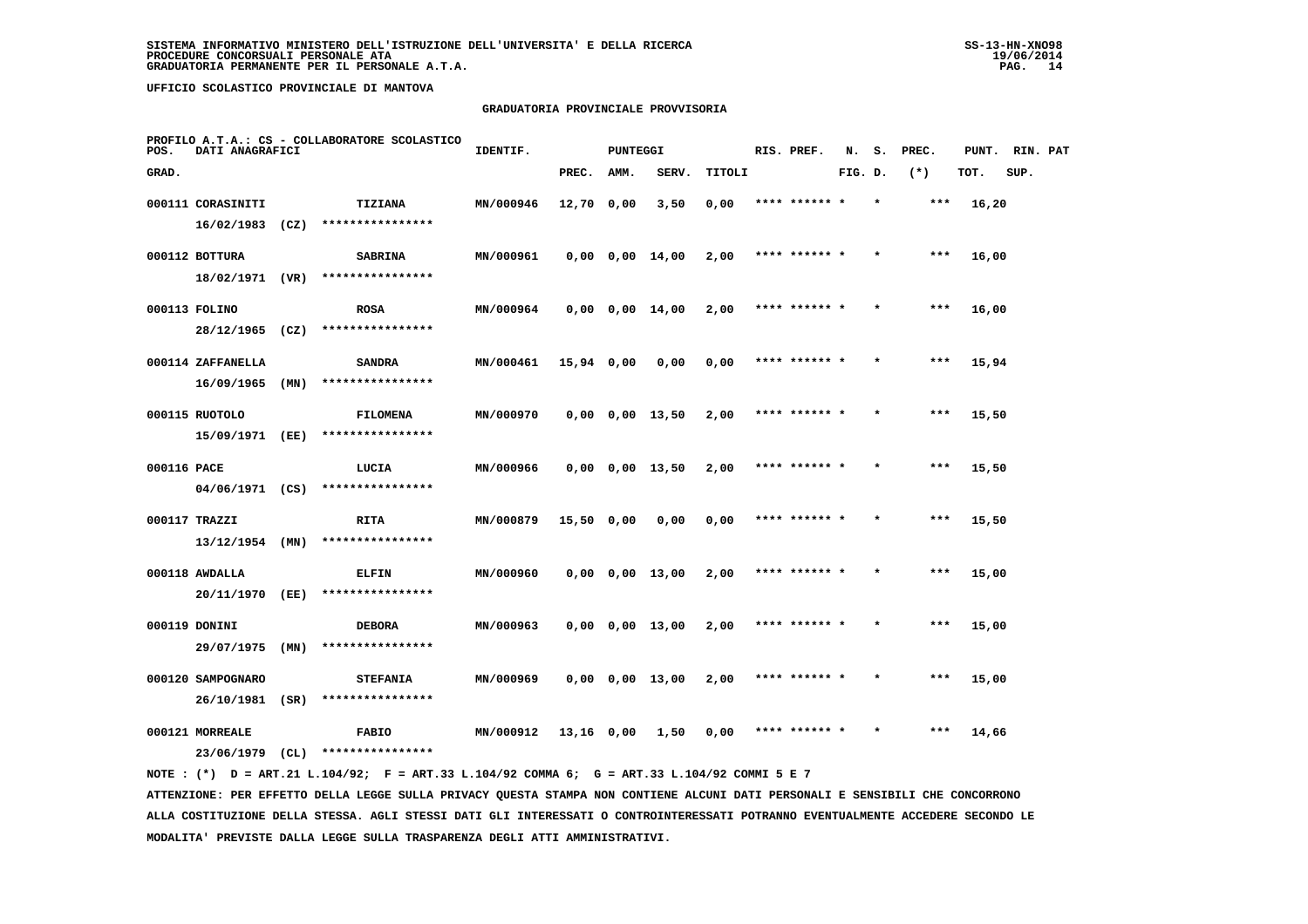## **GRADUATORIA PROVINCIALE PROVVISORIA**

| POS.  | DATI ANAGRAFICI                     | PROFILO A.T.A.: CS - COLLABORATORE SCOLASTICO | IDENTIF.                             | <b>PUNTEGGI</b> |              | RIS. PREF. | N.              | s.     | PREC.         | PUNT.   | RIN. PAT |       |       |      |  |
|-------|-------------------------------------|-----------------------------------------------|--------------------------------------|-----------------|--------------|------------|-----------------|--------|---------------|---------|----------|-------|-------|------|--|
| GRAD. |                                     |                                               |                                      |                 | PREC.        | AMM.       | SERV.           | TITOLI |               | FIG. D. |          | $(*)$ | TOT.  | SUP. |  |
|       | 000122 PRATICO'                     |                                               | <b>DANIELA</b>                       | MN/000691       | 14,60 0,00   |            | 0,00            | 0,00   | **** ****** * |         | $\star$  | ***   | 14,60 |      |  |
|       | 22/03/1977 (RC)                     |                                               | ****************                     |                 |              |            |                 |        |               |         |          |       |       |      |  |
|       | 000123 MENEGHETTI                   |                                               | <b>MANUELA</b>                       | MN/000856       | $14,50$ 0,00 |            | 0,00            | 0,00   | **** ****** * |         |          | ***   | 14,50 |      |  |
|       | 20/01/1968 (CR)                     |                                               | ****************                     |                 |              |            |                 |        |               |         |          |       |       |      |  |
|       | 000124 CHIAVEGATTI                  |                                               | LUISA                                | MN/000908       | 12,80 0,00   |            | 1,50            | 0,00   | **** ****** * |         |          | $***$ | 14,30 |      |  |
|       | $17/01/1975$ (MN)                   |                                               | ****************                     |                 |              |            |                 |        |               |         |          |       |       |      |  |
|       | 000125 DENTI                        |                                               | MARILENA                             | MN/000752       | 13,50 0,00   |            | 0,00            | 0,00   | **** ****** * |         |          | ***   | 13,50 |      |  |
|       | 27/12/1972                          | (CR)                                          | ****************                     |                 |              |            |                 |        |               |         |          |       |       |      |  |
|       | 000126 BRIGANTE                     |                                               | <b>ANNUNZIATA</b>                    | MN/000883       | $11,15$ 0,00 |            | 1,80            | 0,00   | **** ****** * |         |          | $***$ | 12,95 |      |  |
|       | 15/01/1974 (TA)                     |                                               | ****************                     |                 |              |            |                 |        |               |         |          |       |       |      |  |
|       | 000127 MAZZOLA                      |                                               | <b>ELENA</b>                         | MN/000762       | 12,80 0,00   |            | 0,00            | 0,00   | **** ****** * |         |          | $***$ | 12,80 |      |  |
|       | $14/03/1965$ (MN)                   |                                               | ****************                     |                 |              |            |                 |        |               |         |          |       |       |      |  |
|       | 000128 PALMA<br>29/07/1956 (CS)     |                                               | <b>PASQUALE</b><br>****************  | MN/000967       |              |            | 0,00 0,00 10,15 | 2,50   | **** ****** * |         |          | $***$ | 12,65 |      |  |
|       |                                     |                                               |                                      |                 |              |            |                 |        |               |         |          |       |       |      |  |
|       | 000129 COSTA<br>29/06/1972 (ME)     |                                               | <b>SALVATORE</b><br>**************** | MN/000947       | 11,85 0,00   |            | 0,00            | 0,00   | **** ****** * |         |          | ***   | 11,85 |      |  |
|       |                                     |                                               |                                      |                 |              |            |                 |        |               |         |          |       |       |      |  |
|       | 000130 LASTRUCCI<br>18/11/1986 (FI) |                                               | <b>STEFANO</b><br>****************   | MN/000854       | 11,80 0,00   |            | 0,00            | 0,00   | **** ****** * |         |          | $***$ | 11,80 |      |  |
|       |                                     |                                               |                                      |                 |              |            |                 |        | **** ****** * |         |          | ***   |       |      |  |
|       | 000131 AMATO<br>22/03/1981          | (AG)                                          | <b>ROSSANA</b><br>****************   | MN/000942       | $8,45$ 0,00  |            | 1,80            | 0,00   |               |         |          |       | 10,25 |      |  |
|       | 000132 BAGGETTA                     |                                               | <b>GIUSEPPE</b>                      | MN/000943       | 9,95 0,00    |            | 0,00            | 0,00   |               |         |          | ***   | 9,95  |      |  |
|       | 05/06/1977                          | (MN)                                          | ****************                     |                 |              |            |                 |        |               |         |          |       |       |      |  |
|       |                                     |                                               |                                      |                 |              |            |                 |        |               |         |          |       |       |      |  |